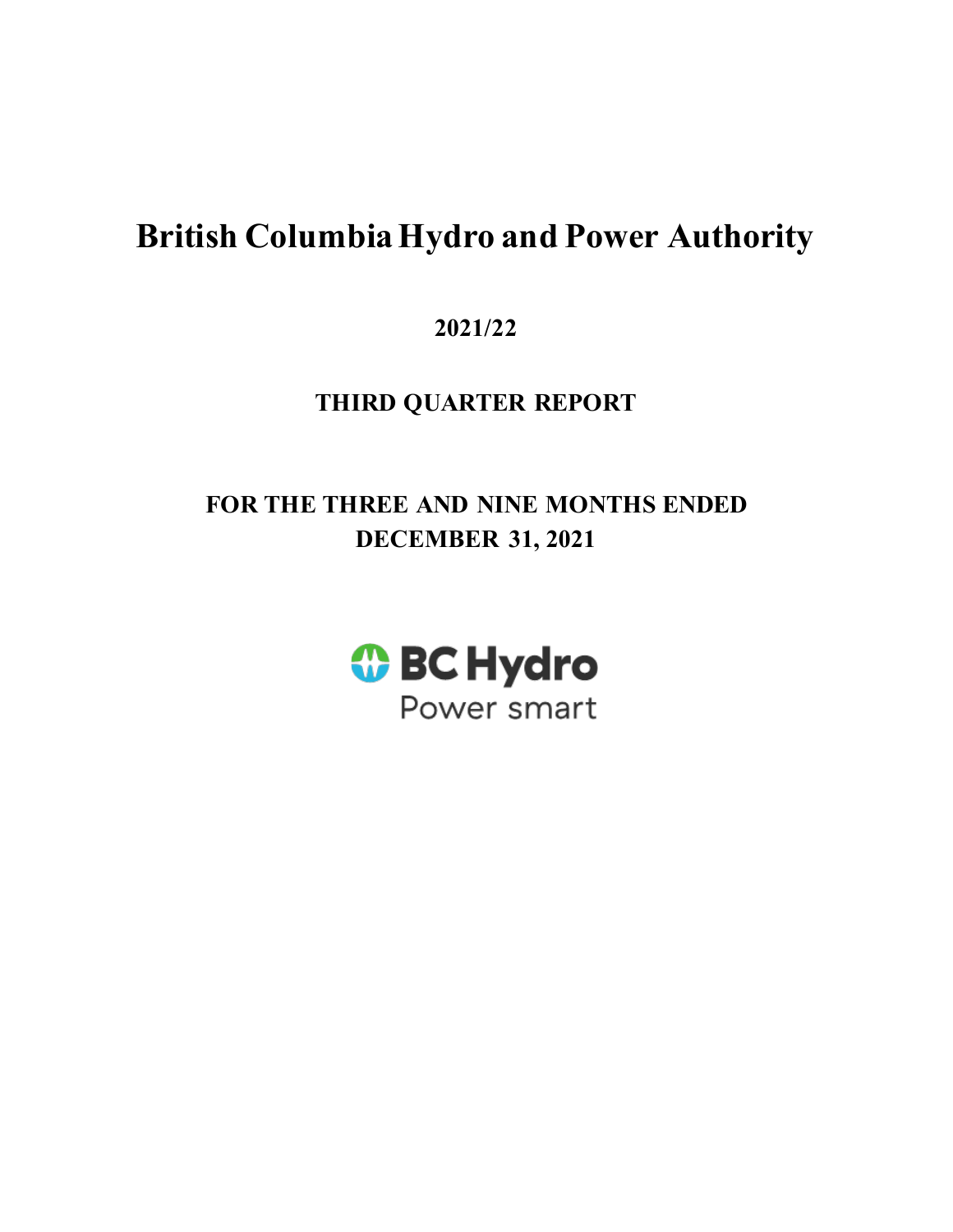# **Management's Discussion and Analysis**

This Management's Discussion and Analysis (MD&A) reports on British Columbia Hydro and Power Authority's (BC Hydro or the Company) consolidated results and financial position for the three and nine months ended December 31, 2021 and should be read in conjunction with the MD&A presented in the 2020/21 Annual Service Plan Report, the 2020/21 Audited Consolidated Financial Statements and related notes of the Company, and the Unaudited Condensed Consolidated Interim Financial Statements and related notes of the Company for the three and nine months ended December 31, 2021.

All financial information is expressed in Canadian dollars unless otherwise specified.

This report contains forward-looking statements, including statements regarding the business and anticipated financial performance of the Company. These statements are subject to a number of risks and uncertainties that may cause actual results to differ from those contemplated in the forward-looking statements.

# **Highlights**

- Net income for the three and nine months ended December 31, 2021 was \$263 million and \$306 million, respectively, \$36 million and \$3 million lower than the same periods in the prior fiscal year.
- Domestic sales volumes for the three and nine months ended December 31, 2021 were 795 GWh (or 6 per cent) and 2,241 GWh (or 6 per cent), respectively, higher than the same periods in the prior fiscal year. These higher sales volumes were primarily weather-related (warmer temperatures in the summer and colder temperatures in December) and due to the economy gradually recovering from the impacts of COVID-19. There remains significant uncertainty associated with the pandemic's impacts on electricity demand.
- Capital expenditures, before contributions in aid of construction, for the three and nine months ended December 31, 2021 were \$883 million and \$2.59 billion, respectively, a \$52 million and \$204 million increase, respectively, over the prior fiscal year. The increase in capital expenditures for the three and nine months ended December 31, 2021, respectively, compared to the same period in the prior year was primarily due to Site C Project expenditures which can fluctuate based on the timing of work performed.

|                       | For the three months<br>ended December 31 |        |  |        |   |           |   | For the nine months<br>ended December 31 |   |        |  |        |
|-----------------------|-------------------------------------------|--------|--|--------|---|-----------|---|------------------------------------------|---|--------|--|--------|
| (in millions)         |                                           | 2021   |  | 2020   |   | Change    |   | 2021                                     |   | 2020   |  | Change |
| <b>Total Revenues</b> |                                           | 2.034  |  | .763   |   | 271       |   | 5.454                                    |   | 4.512  |  | 942    |
| Net Income            |                                           | 263    |  | 299    | S | $(36)$ \$ |   | 306                                      |   | 309    |  | (3)    |
| Capital Expenditures  |                                           | 883    |  | 831    |   | 52        | S | 2.587                                    | J | 2.383  |  | 204    |
| GWh Sold (Domestic)   |                                           | 14.699 |  | 13.904 |   | 795       |   | 38,668                                   |   | 36.427 |  | 2.241  |

# **Consolidated Results of Operations**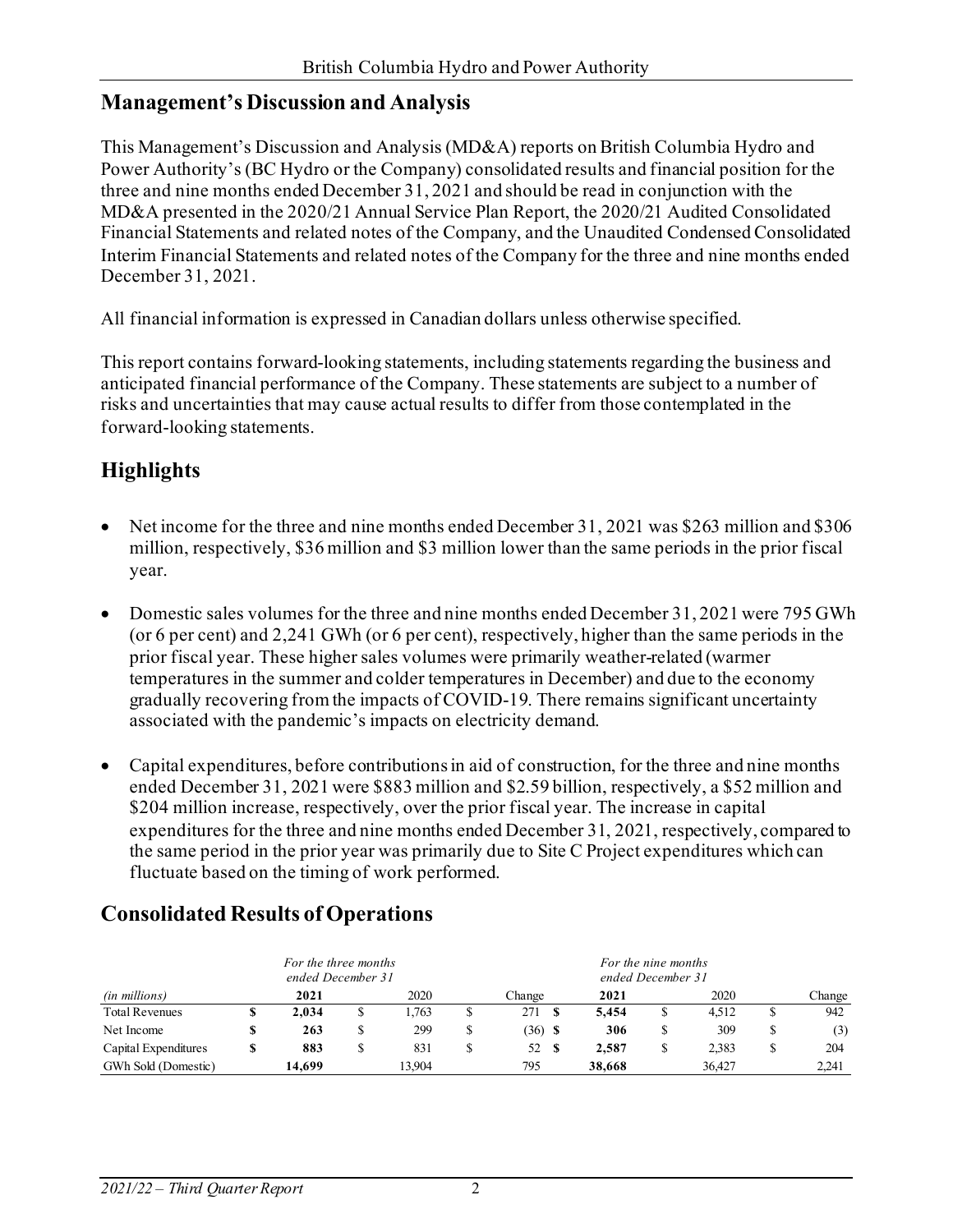|                                      |                   | As at     |                | As at     |        |        |
|--------------------------------------|-------------------|-----------|----------------|-----------|--------|--------|
| (in millions)                        | December 31, 2021 |           | March 31, 2021 |           | Change |        |
| Total Assets and Regulatory Balances | \$                | 42,412    | \$             | 40.383    | \$     | 2,029  |
| Shareholder's Equity                 | S                 | 6.678     | \$             | 6.367     | S      | 311    |
| Retained Earnings                    | S                 | 6.632     | S              | 6.326     | \$     | 306    |
| Debt to Equity                       |                   | 80:20     |                | 80:20     |        | n/a    |
| Number of Domestic Customer Accounts |                   | 2,148,841 |                | 2,118,299 |        | 30.542 |

#### British Columbia Hydro and Power Authority

# **Revenues**

For the three and nine months ended December 31, 2021, total revenues of \$2.03 billion and \$5.45 billion, respectively, were \$271 million (or 15 per cent) and \$942 million (or 21 per cent), respectively, higher than the same periods in the prior fiscal year. The increase over the same period in the prior fiscal year for the three months ended December 31, 2021 was due to higher trade revenues of \$170 million and higher domestic revenues of \$101 million. The increase over the same period in the prior fiscal year for the nine months ended December 31, 2021 was due to higher trade revenues of \$597 million and higher domestic revenues of \$345 million.

|                                        | (in millions) |               |     | <i>(gigawatt hours)</i> |                  |        | $(S per MWh)^T$ |                 |               |                          |
|----------------------------------------|---------------|---------------|-----|-------------------------|------------------|--------|-----------------|-----------------|---------------|--------------------------|
| for the three months ended December 31 |               | 2021          |     | 2020                    | 2021             | 2020   |                 | 2021            |               | 2020                     |
| <b>Revenues</b>                        |               |               |     |                         |                  |        |                 |                 |               |                          |
| Residential                            | S             | 707           | -S  | 652                     | 5,777            | 5,441  |                 | \$122.38        | S.            | 119.83                   |
| Light industrial and commercial        |               | 502           |     | 481                     | 4,977            | 4,733  |                 | 100.86          |               | 101.63                   |
| Large industrial                       |               | 213           |     | 199                     | 3,392            | 3,221  |                 | 62.79           |               | 61.78                    |
| Other sales                            |               | 127           |     | 116                     | 553              | 509    |                 |                 |               | -                        |
| Domestic Revenues                      |               | 1,549         |     | 1,448                   | 14,699           | 13,904 |                 | 105.38          |               | 104.14                   |
| <b>Trade Revenues</b>                  |               | 485           |     | 315                     | 7,512            | 8,896  |                 | 71.13           |               | 42.46                    |
| Revenues                               | <b>S</b>      | 2,034         | \$  | 1,763                   | 22,211           | 22,800 | \$              | 91.58           | <sup>\$</sup> | 77.32                    |
|                                        |               |               |     |                         |                  |        |                 |                 |               |                          |
|                                        |               | (in millions) |     |                         | (gigawatt hours) |        |                 | $(S per MWh)^T$ |               |                          |
| for the nine months ended December 31  |               | 2021          |     | 2020                    | 2021             | 2020   |                 | 2021            |               | 2020                     |
| <b>Revenues</b>                        |               |               |     |                         |                  |        |                 |                 |               |                          |
| Residential                            | S             | 1,617         | \$. | 1,492                   | 13,484           | 13,037 |                 | \$119.92        | £.            | 114.44                   |
| Light industrial and commercial        |               | 1,435         |     | 1,324                   | 13,969           | 13,106 |                 | 102.73          |               | 101.02                   |
| Large industrial                       |               | 625           |     | 543                     | 10,038           | 9,131  |                 | 62.26           |               | 59.47                    |
| Other sales                            |               | 346           |     | 319                     | 1,177            | 1,153  |                 | $\overline{a}$  |               | $\overline{\phantom{a}}$ |
| Domestic Revenues                      |               | 4,023         |     | 3,678                   | 38,668           | 36,427 |                 | 104.04          |               | 100.97                   |
| <b>Trade Revenues</b>                  |               | 1,431         |     | 834                     | 21,581           | 23,792 |                 | 71.00           |               | 39.58                    |
| <b>Revenues</b>                        | S             | 5,454         | \$. | 4,512                   | 60,249           | 60,219 | S.              | 90.52           | \$.           | 74.93                    |

<sup>1</sup>The Trade \$ per MWh represents the gross \$ per MWh of physical transactions and does not include financial transactions.

# *Domestic Revenues*

Domestic revenues for the three months ended December 31, 2021 were \$1.55 billion, \$101 million (or 7 per cent) higher than the same period in the prior fiscal year. The increase was due to a combination of higher domestic sales and higher average rates that reflect the 1.0 per cent final rate increase as determined by the British Columbia Utilities Commission (BCUC) that was effective April 1, 2021.

Domestic revenues for the nine months ended December 31, 2021 were \$4.02 billion, \$345 million (or 9 per cent) higher than the same period in the prior fiscal year. The increase was due to the same reasons noted above, as well as lower revenues in the first six months of prior year due to the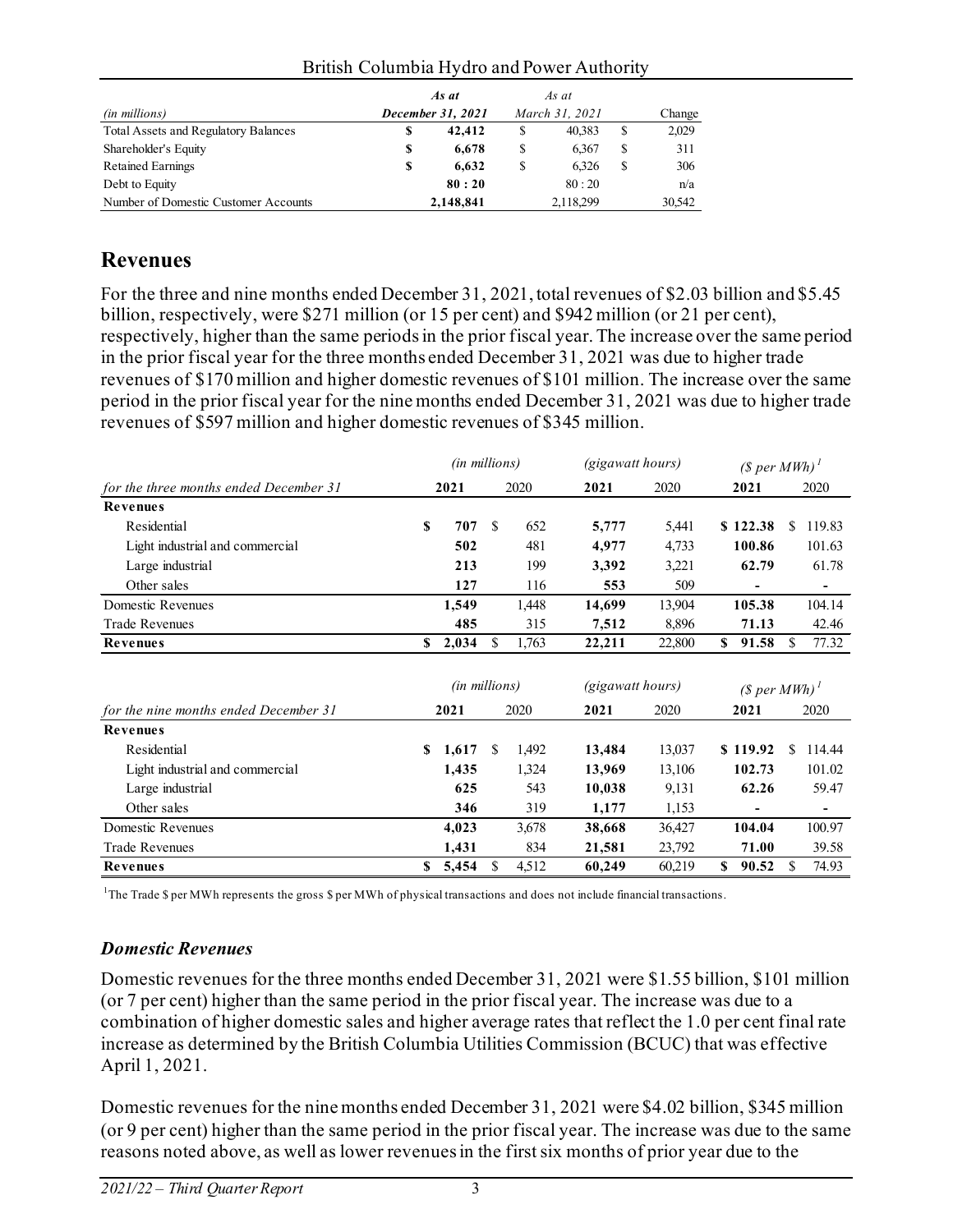COVID-19 relief program grants and waivers provided to customers. Domestic sales volumes were 2,241 GWh (or 6 per cent) higher than the same period in the prior fiscal year. This includes higher Large Industrial sales volumes, mainly in the pulp and paper and oil and gas sectors reflecting increased production and an improved energy market, as well as higher production in the chemical and wood manufacturing sectors, as economic conditions improved. Light Industrial and Commercial sales volumes were also higher due to increased business activity, as the economy gradually recovers from the impacts of COVID-19. Higher Residential sales volumes were primarily driven by warmer temperatures in the summer and colder temperatures in December.

# *Trade Revenues*

Total trade revenues for the three and nine months ended December 31, 2021 were \$485 million and \$1.43 billion, respectively, an increase of \$170 million (or 54 per cent) and \$597 million (or 72 per cent), respectively, compared to the same periods in the prior fiscal year. The increase in trade revenue was primarily driven by higher average sale prices for the period.

# **Operating Expenses**

For the three and nine months ended December 31, 2021, total operating expenses of \$1.48 billion and \$4.28 billion, respectively, were \$259 million (or 21 per cent) and \$593 million (or 16 per cent), respectively, higher than the same periodsin the prior fiscal year.

# *Energy Costs*

Energy costs are comprised of electricity and gas purchases for domestic and trade customers, water rentals and transmission and other charges. Energy costs are influenced primarily by the volume of energy consumed by customers, the mix of sources of supply and market prices of energy. The mix of sources of supply is influenced by variables such as the current and forecast market prices of energy, water inflows, reservoir levels, energy demand, and environmental and social impacts.

Total energy costs for the three months ended December 31, 2021 were \$780 million, \$178 million (or 30 per cent) higher than the same period in the prior fiscal year. The increase was due to higher trade energy costs of \$101 million and higher domestic energy costs of \$77 million.

Total energy costs for the nine months ended December 31, 2021 were \$2.21 billion, \$471 million (or 27 per cent) higher than the same period in the prior fiscal year. The increase was due to higher trade energy costs of \$317 million and higher domestic energy costs of \$154 million.

|                                                                |   | (in millions)                |    |      | (gigawatt hours)         |                          | (\$ per MWh) <sup>2</sup> |                          |  |  |
|----------------------------------------------------------------|---|------------------------------|----|------|--------------------------|--------------------------|---------------------------|--------------------------|--|--|
| for the three months ended December 31                         |   | 2021                         |    | 2020 | 2021                     | 2020                     | 2021                      | 2020                     |  |  |
| <b>Energy Costs</b>                                            |   |                              |    |      |                          |                          |                           |                          |  |  |
| Water rental payments (hydro generation) $\text{ }^{\text{!}}$ | S | 86                           | -S | 70   | 13,261                   | 14,064                   | S.<br>6.49                | 4.98                     |  |  |
| Purchases from Independent Power Producers                     |   | 422                          |    | 391  | 4,438                    | 3,945                    | 95.09                     | 99.11                    |  |  |
| Gas and transportation for thermal generation                  |   | $\qquad \qquad \blacksquare$ |    |      | $\overline{\phantom{a}}$ | $\overline{\phantom{0}}$ |                           | $\overline{\phantom{a}}$ |  |  |
| Transmission charges and other expenses                        |   | 15                           |    | 10   | 34                       | 32                       | $\overline{\phantom{0}}$  |                          |  |  |
| Non-Treaty storage and Co-ordination agreements                |   | 17                           |    | (9)  |                          |                          |                           | $\overline{\phantom{a}}$ |  |  |
| Domestic Energy Costs                                          |   | 540                          |    | 463  | 17,733                   | 18.041                   | 30.45                     | 25.66                    |  |  |
| Trade Energy Costs                                             |   | 240                          |    | 139  | 6,178                    | 6.489                    | 51.92                     | 30.82                    |  |  |
| <b>Energy Costs</b>                                            | S | 780                          |    | 602  | 23,911                   | 24,530                   | \$ 32.62                  | 24.54                    |  |  |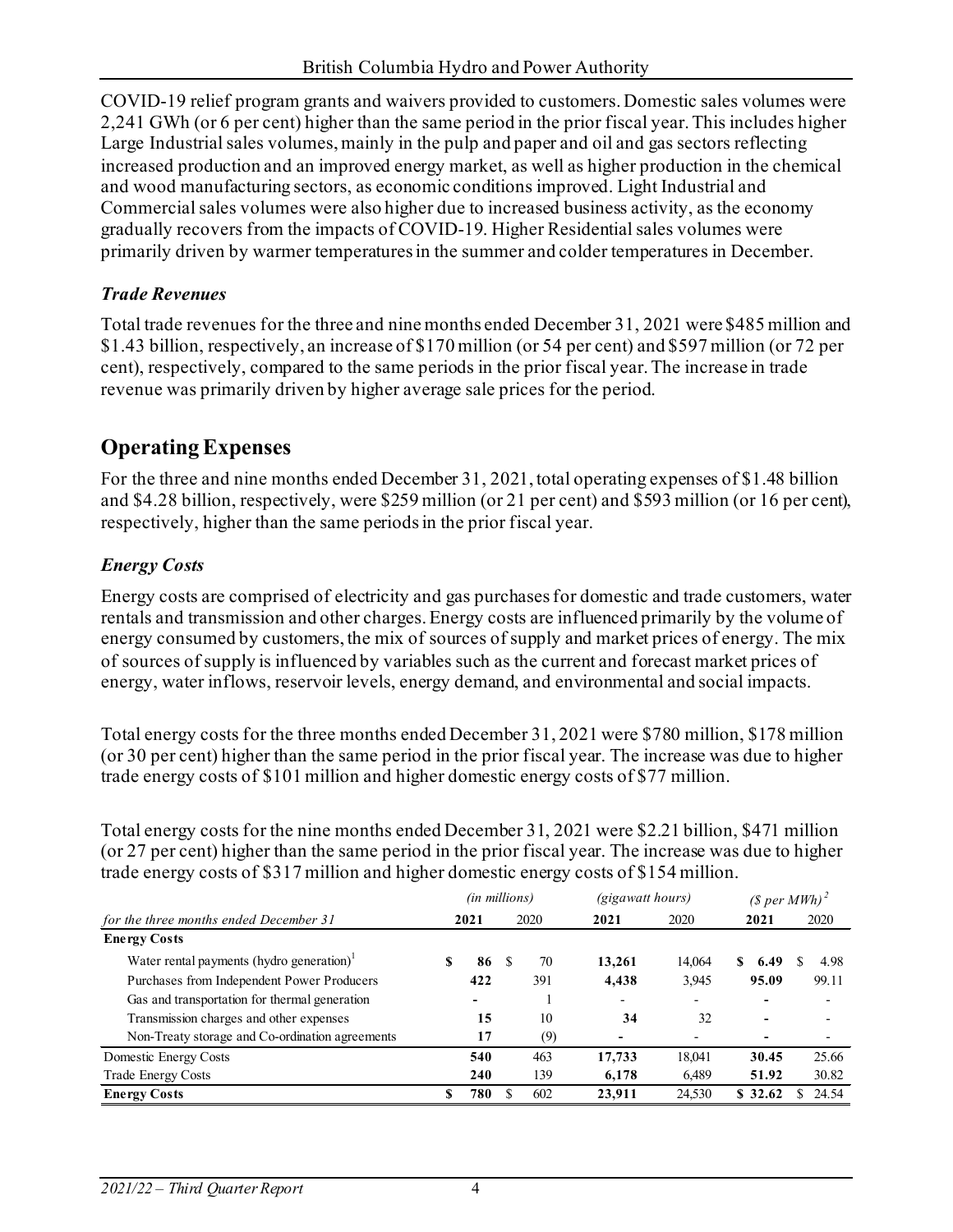| British Columbia Hydro and Power Authority |
|--------------------------------------------|
|--------------------------------------------|

|                                                                |         | <i>(in millions)</i> | <i>(gigawatt hours)</i> |        | (\$ per MWh) <sup>2</sup> |       |
|----------------------------------------------------------------|---------|----------------------|-------------------------|--------|---------------------------|-------|
| for the nine months ended December 31                          | 2021    | 2020                 | 2021                    | 2020   | 2021                      | 2020  |
| <b>Energy Costs</b>                                            |         |                      |                         |        |                           |       |
| Water rental payments (hydro generation) $\text{ }^{\text{!}}$ | 259     | 209                  | 32,782                  | 34,795 | 7.90<br>S                 | 6.01  |
| Purchases from Independent Power Producers                     | 1,182   | 1,113                | 13,519                  | 11,889 | 87.43                     | 93.62 |
| Gas and transportation for thermal generation                  | 3       | 3                    |                         |        |                           |       |
| Transmission charges and other expenses                        | 31      | 25                   | 80                      | 72     |                           |       |
| Non-Treaty storage and Co-ordination agreements                | 3       | (26)                 |                         |        |                           |       |
| Domestic Energy Costs                                          | 1.478   | 1.324                | 46,381                  | 46,756 | 31.87                     | 28.32 |
| <b>Trade Energy Costs</b>                                      | 729     | 412                  | 18,103                  | 17,404 | 44.64                     | 24.46 |
| <b>Energy Costs</b>                                            | \$2,207 | 1.736                | 64,484                  | 64.160 | \$ 34.23                  | 27.06 |

<sup>1</sup>Water rental payments are based on the previous calendar year's generation volumes. The volumes are actual hydro generation during the period. The \$ per MWh is a simple average calculation and does not reflect actual water rental rates during the period.

<sup>2</sup>The Trade \$ per MWh represents the gross \$ per MWh of physical transactions and does not include financial transactions.

### *Domestic Energy Costs*

Domestic energy costs for the three months ended December 31, 2021 were \$540 million, \$77 million (or 17 per cent) higher than the same period in the prior fiscal year. The increase in costs was primarily due to higher purchases from Independent Power Producers (IPPs) driven by higher energy deliveries mainly from two IPPs due to changes to their operations that increased the amount of energy available for sale to BC Hydro. The higher costs in the current period were also driven by higher Non-Treaty Storage and Co-ordination agreements costs and higher water rental costs. The higher Non-Treaty Storage and Co-ordination agreements costs were due to fewer net water releases in the current year compared to higher net water releases in the prior year. The higher water rental payments are based on the prior calendar year's hydro generation volumes and were driven by higher water inflows in the prior calendar year.

Domestic energy costs for the nine months ended December 31, 2021 were \$1.48 billion, \$154 million (or 12 per cent) higher than the same period in the prior fiscal year. The increase in costs was primarily due to the same reasons noted above.

### *Trade Energy Costs*

Total trade energy costs for the three months ended December 31, 2021 were \$240 million, an increase of \$101 million (or 73 per cent) compared to the same period in the prior fiscal year. The increase was primarily driven by higher average purchase prices for the period.

Total trade energy costs for the nine months ended December 31, 2021 were \$729 million, an increase of \$317 million (or 77 per cent) compared to the same period in the prior fiscal year. The increase was primarily driven by higher average purchase prices and volumes for the period.

### *Water Inflows and Reservoir Storage*

Water inflows (energy equivalent) to the system for the nine months ending December 31, 2021 were slightly above average but lower than the same period in the prior fiscal year. The water inflows during the nine months ending December 31, 2021 were a combination of above average inflows in the Peace and Columbia basins, and below average inflows elsewhere in the system.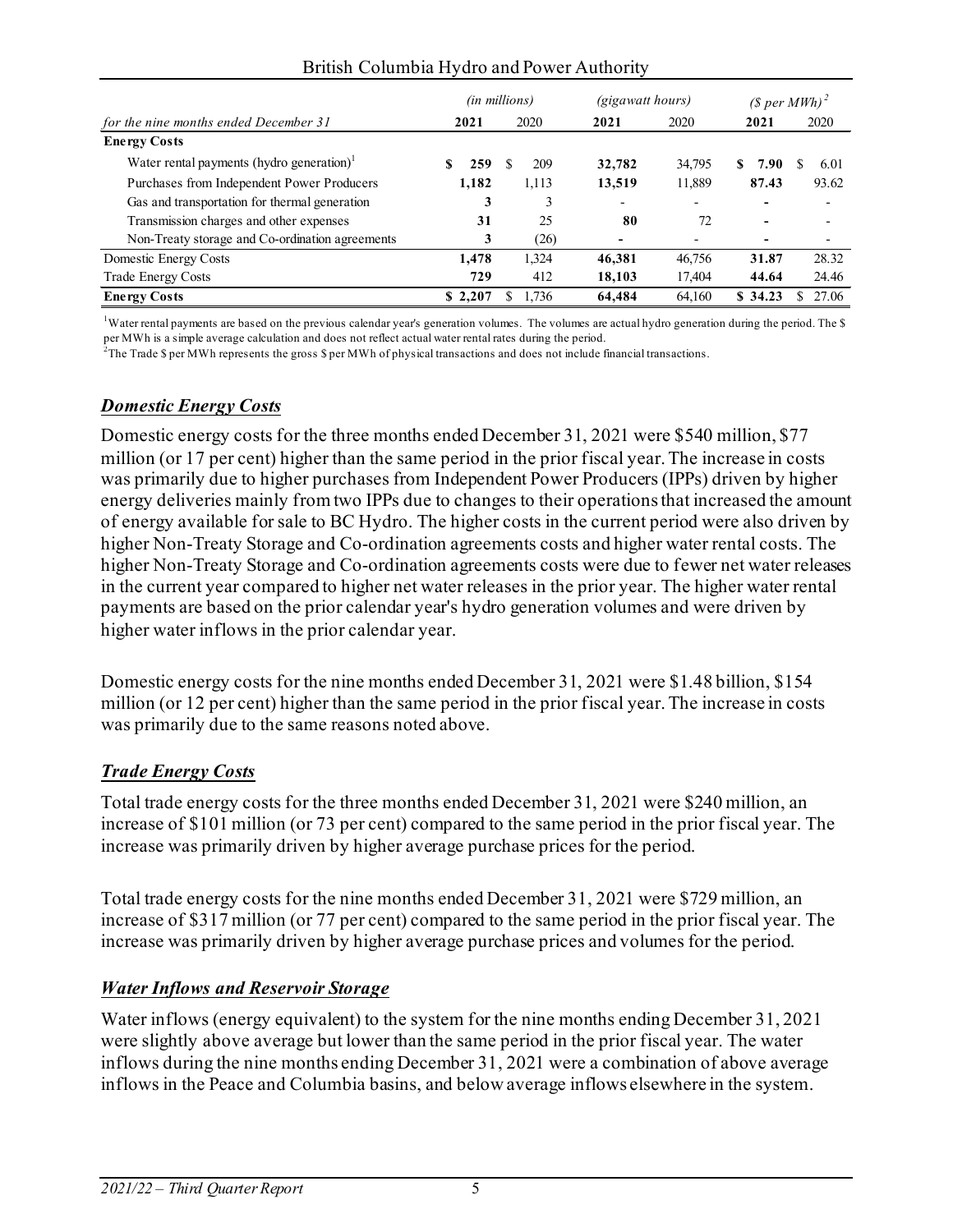System energy storage is tracking above the ten-year historic average due to above average inflows in the Peace and Columbia basins. System energy storage at December 31, 2021 was lower than at December 31, 2020.

# *Personnel Expenses*

Personnel expenses include salaries and wages, benefits and post-employment benefits. Personnel expenses for the three and nine months ended December 31, 2021 were \$186 million and \$547 million, respectively, comparable to the \$177 million and \$530 million, respectively, in the same periods in the prior fiscal year.

# *Materials and External Services*

Materials and External Services primarily include materials, supplies, and contractor fees. Materials and external services for the three months ended December 31, 2021 were \$158 million, an increase of \$19 million (or 14 per cent) compared to the same period in the prior fiscal year. The increase was primarily due to higher spending in the current year to support compliance with the Mandatory Reliability Standards Program in British Columbia, higher bad debt expense, and higher spending on Demand-Side Management.

Materials and external services for the nine months ended December 31, 2021 were \$470 million, an increase of \$62 million (or 15 per cent) compared to the same period in the prior fiscal year. The increase was primarily due to higher spending in the current year to support compliance with the Mandatory Reliability Standards Program in British Columbia, higher spending on Demand-Side Management and higher spending in maintenance in the current year due to COVID-19 delays in the prior year.

# *Amortization and Depreciation*

Amortization and depreciation expense includes the depreciation of property, plant and equipment, amortization of intangible assets, and depreciation of right-of-use assets. Amortization and depreciation expense for the three and nine months ended December 31, 2021 were \$269 million and \$815 million, respectively, \$16 million (6 per cent) and \$63 million (8 per cent), respectively, higher than the same periods in the prior fiscal year. The higher depreciation expense for the three and nine months ended December was primarily due to additional property, plant and equipment placed in service and higher depreciation as a result of a change in the estimated useful lives of BC Hydro's property, plant, and equipment. The change in estimated useful lives was based on the recommendations from a depreciation study that was completed in the three months ended June 30, 2021.

# *Grants, Taxes and Other Costs*

The Company is a Crown corporation and therefore no Canadian provincial or federal income tax is payable. However, the Company pays provincial and local government taxes and grants in lieu of property taxes to municipalities, regional districts, and rural area jurisdictions. In addition, Powerex, a subsidiary of BC Hydro, pays taxes relating to trading activity in the United States.

Other costs, net of recoveries primarily includes gains and losses on the disposal of assets, certain cost recoveries related to operating costs, and dismantling costs.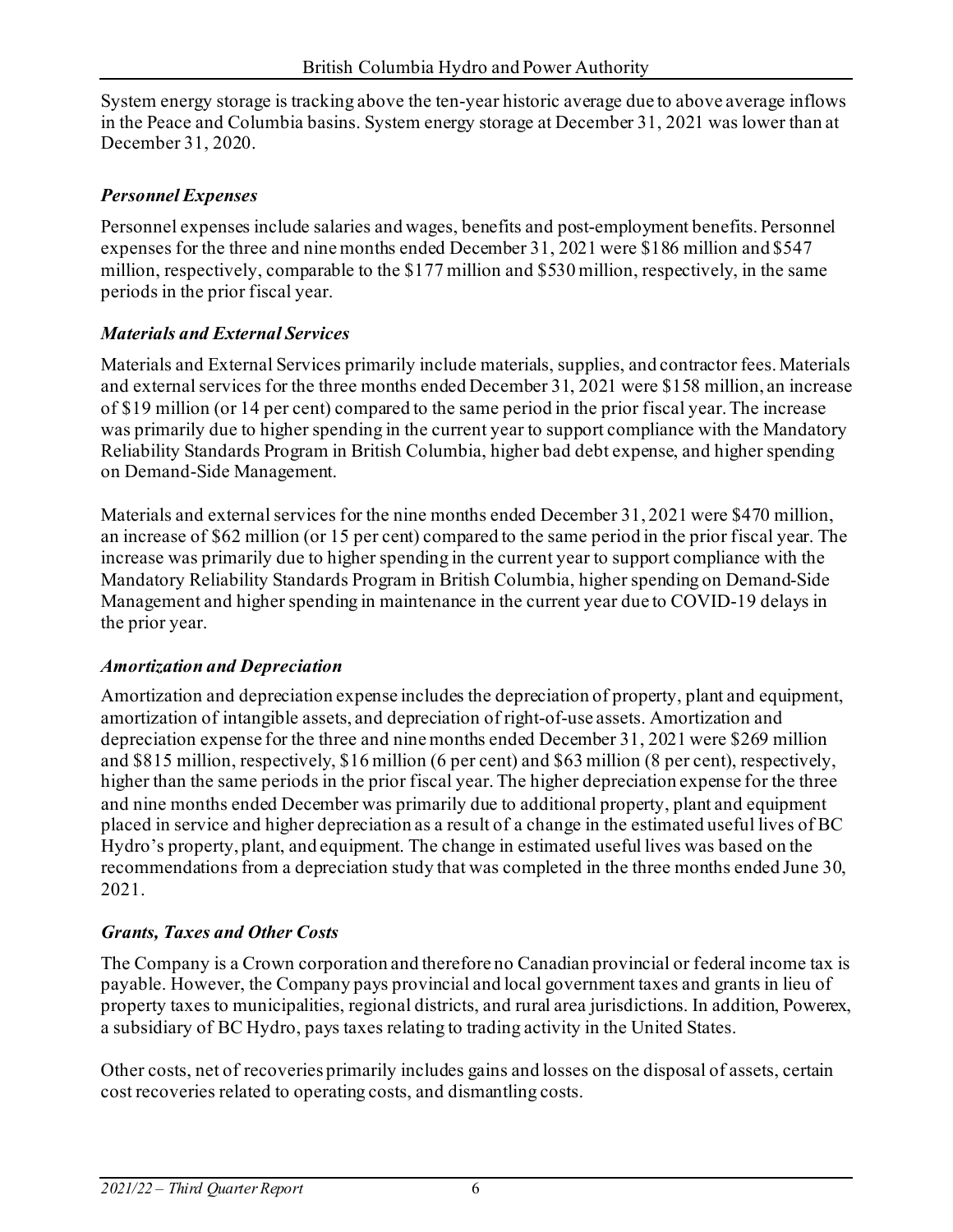Total grants, taxes and other costs for the three months ended December 31, 2021 were \$110 million, an increase of \$37 million (or 51 per cent) compared to the same period in the prior fiscal year. The increase was primarily due to higher project and asset write-offs.

Total grants, taxes and other costs for the nine months ended December 31, 2021 were \$295 million, a decrease of \$16 million (or 5 per cent) compared to the same period in the prior fiscal year. The decrease was due to an increase in environmental provisions in the prior year related to the remediation of polychlorinated biphenyl (PCB) and asbestos, partially offset by higher taxes relating to trading activity in the United States and higher project and asset write-offs.

# *Capitalized Costs*

Capitalized costs consist of costs directly attributable to capital expenditures that are transferred from operating costs to Property, Plant & Equipment. Capitalized costs for the three and nine months ended December 31, 2021 were \$19 million and \$57 million, respectively, comparable to the \$19 million and \$53 million, respectively, in the same periods in the prior fiscal year.

# **Finance Charges**

Finance charges for the three months ended December 31, 2021 were \$345 million, an increase of \$275 million (or 393 per cent) compared to the same period in the prior fiscal year. The increase was primarily due to unrealized losses on future debt hedges used to economically hedge the interest rates on future debt issuances in the current year as compared to unrealized gains in the prior year.

Finance charges for the nine months ended December 31, 2021 were \$780 million, an increase of \$256 million (or 49 per cent) compared to the same period in the prior fiscal year. The increase was primarily due to unrealized losses on future debt hedges used to economically hedge the interest rates on future debt issuances in the current year as compared to unrealized gains in the prior year, partially offset by lower interest rates for long-term debt that was refinanced and short-term borrowings.

# **Regulatory Transfers**

In accordance with IFRS 14, *Regulatory Deferral Accounts*, the Company separately presents regulatory balances and related net movements on the Condensed Consolidated Interim Statements of Financial Position and the Condensed Consolidated Interim Statements of Comprehensive Income.

The Company has established various regulatory accounts through rate regulation and with the approval of the BCUC. The use of regulatory accounts is common amongst regulated utility industries throughout North America. BC Hydro uses various regulatory accounts, in compliance with BCUC orders, including to better match costs and benefits for different generations of customers, and to defer to future periods differences between forecast and actual costs or revenues. Deferred amounts are included in customer rates in future periods, subject to approval by the BCUC and have the effect of adjusting net income.

Net regulatory account transfers are comprised of the following: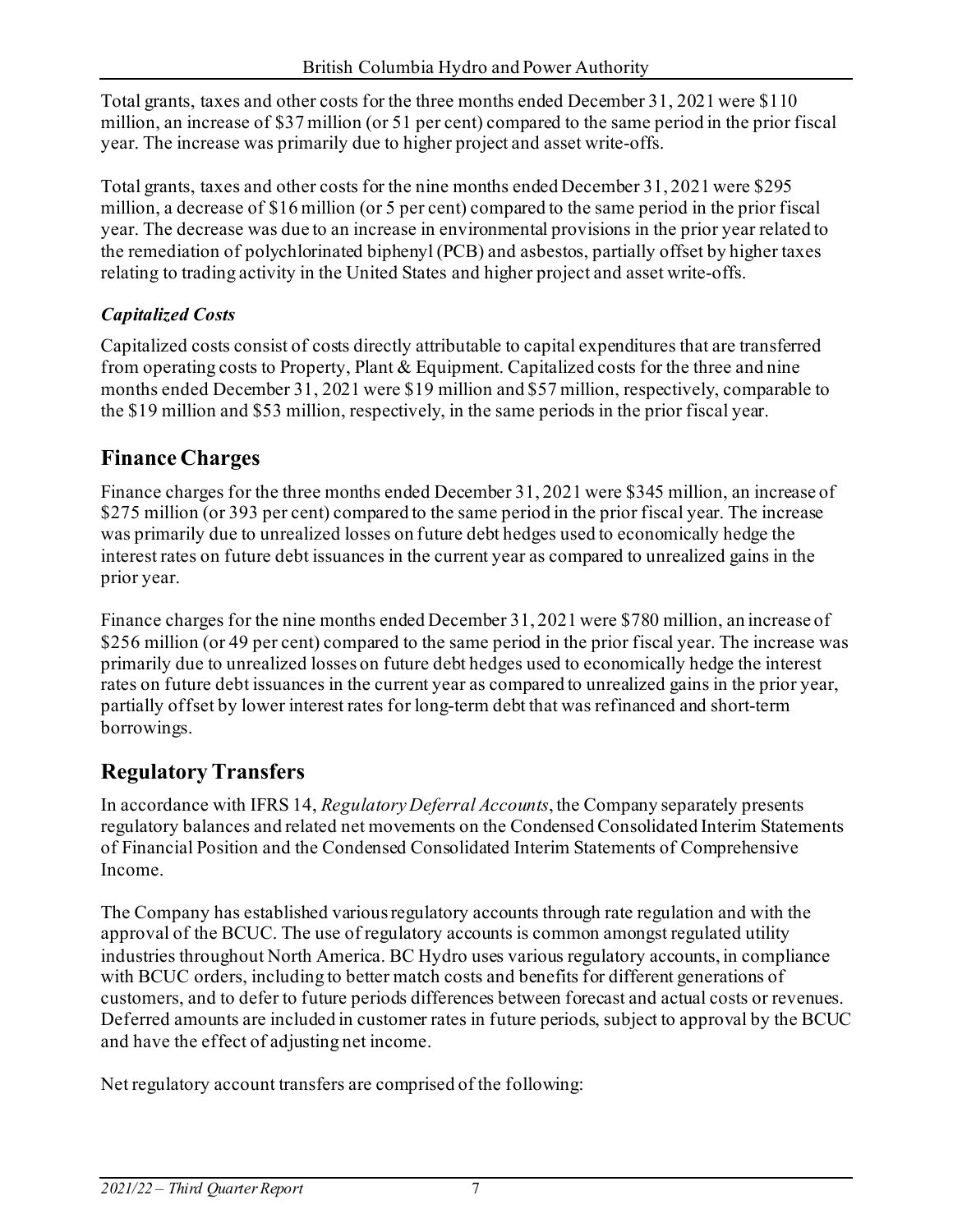|                                                | For the three months<br>ended December 31 |               | For the nine months<br>ended December 31 |                   |                      |  |  |  |
|------------------------------------------------|-------------------------------------------|---------------|------------------------------------------|-------------------|----------------------|--|--|--|
| (in millions)                                  | 2021                                      |               | 2020                                     | 2021              | 2020                 |  |  |  |
| <b>Cost of Energy Variance Accounts</b>        |                                           |               |                                          |                   |                      |  |  |  |
| Heritage Deferral Account                      | \$<br>11                                  | <sup>\$</sup> | 22                                       | $\mathbf S$<br>24 | $\mathcal{S}$<br>149 |  |  |  |
| Non-Heritage Deferral Account                  | 20                                        |               | 74                                       | 4                 | (75)                 |  |  |  |
| Load Variance                                  | (45)                                      |               | 18                                       | (89)              | (12)                 |  |  |  |
| Biomass Energy Program Variance                | (7)                                       |               | (3)                                      | (6)               | (12)                 |  |  |  |
| Low Carbon Fuel Credits Variance               | 8                                         |               |                                          | 24                |                      |  |  |  |
| Trade Income Deferral Account                  | (99)                                      |               | (166)                                    | (276)             | (87)                 |  |  |  |
|                                                | (112)                                     |               | (55)                                     | (319)             | (37)                 |  |  |  |
| <b>Forecast Variance Accounts</b>              |                                           |               |                                          |                   |                      |  |  |  |
| Non-Current Pension Costs                      | 80                                        |               | (20)                                     | (89)              | 553                  |  |  |  |
| Debt Management                                | 169                                       |               | (106)                                    | 267               | (35)                 |  |  |  |
| <b>Total Finance Charges</b>                   | 9                                         |               | (17)                                     | 22                | (42)                 |  |  |  |
| <b>Real Property Sales</b>                     | (15)                                      |               | $\theta$                                 | (15)              | (10)                 |  |  |  |
| Other                                          | 26                                        |               | (5)                                      | 43                | 23                   |  |  |  |
|                                                | 269                                       |               | (148)                                    | 228               | 489                  |  |  |  |
| <b>Capital-Like Accounts</b>                   |                                           |               |                                          |                   |                      |  |  |  |
| Demand-Side Management                         | 22                                        |               | 16                                       | 55                | 41                   |  |  |  |
| Site C                                         | 1                                         |               |                                          | $\mathbf{2}$      | (1)                  |  |  |  |
| IFRS Property, Plant & Equipment               |                                           |               | 6                                        | $\blacksquare$    | 17                   |  |  |  |
|                                                | 23                                        |               | 22                                       | 57                | 57                   |  |  |  |
| <b>Non-Cash Accounts</b>                       |                                           |               |                                          |                   |                      |  |  |  |
| Environmental Provisions & Costs               | 6                                         |               | 2                                        | 15                | 80                   |  |  |  |
| First Nations Provisions & Costs               | 5                                         |               | 5                                        | 10                | 16                   |  |  |  |
| <b>CIA</b> Amortization                        | (2)                                       |               | (1)                                      | (4)               | (4)                  |  |  |  |
|                                                | $\boldsymbol{9}$                          |               | 6                                        | 21                | 92                   |  |  |  |
| Amortization of regulatory accounts            | (80)                                      |               | (35)                                     | (245)             | (108)                |  |  |  |
| Interest on regulatory accounts                | 1                                         |               | 6                                        | 9                 | 14                   |  |  |  |
| Net increase (decrease) in regulatory accounts | \$<br>110                                 | $\mathcal{S}$ | $(204)$ \$                               | $(249)$ \$        | 507                  |  |  |  |

#### British Columbia Hydro and Power Authority

For the nine months ended December 31, 2021, there was a net reduction of \$249 million to the Company's regulatory accounts compared to a net addition of \$507 million in the same period in the prior fiscal year. The net regulatory asset balance as at December 31, 2021 was \$4.03 billion compared to \$4.28 billion as at March 31, 2021.

Net reductions to the regulatory accounts during the nine months ended December 31, 2021 included a \$319 million reduction to the Cost of Energy Variance Accounts primarily due to higher trade income than planned, a \$245 million reduction due to Amortization (which is the regulatory mechanism to recover the regulatory account balances in rates), and an \$89 million reduction to the Non-Current Pension Costs Regulatory Account primarily due to a higher rate of return on pension plans assets. The reduction is partially offset by a \$267 addition to the Debt Management Regulatory Account as a result of a net decrease in the fair value of interest rate hedges, and net additions of \$128 million in the remaining regulatory accounts

BC Hydro has or has applied for regulatory mechanisms to collect all regulatory accounts in use or with balances at December 31, 2021 in rates over various periods.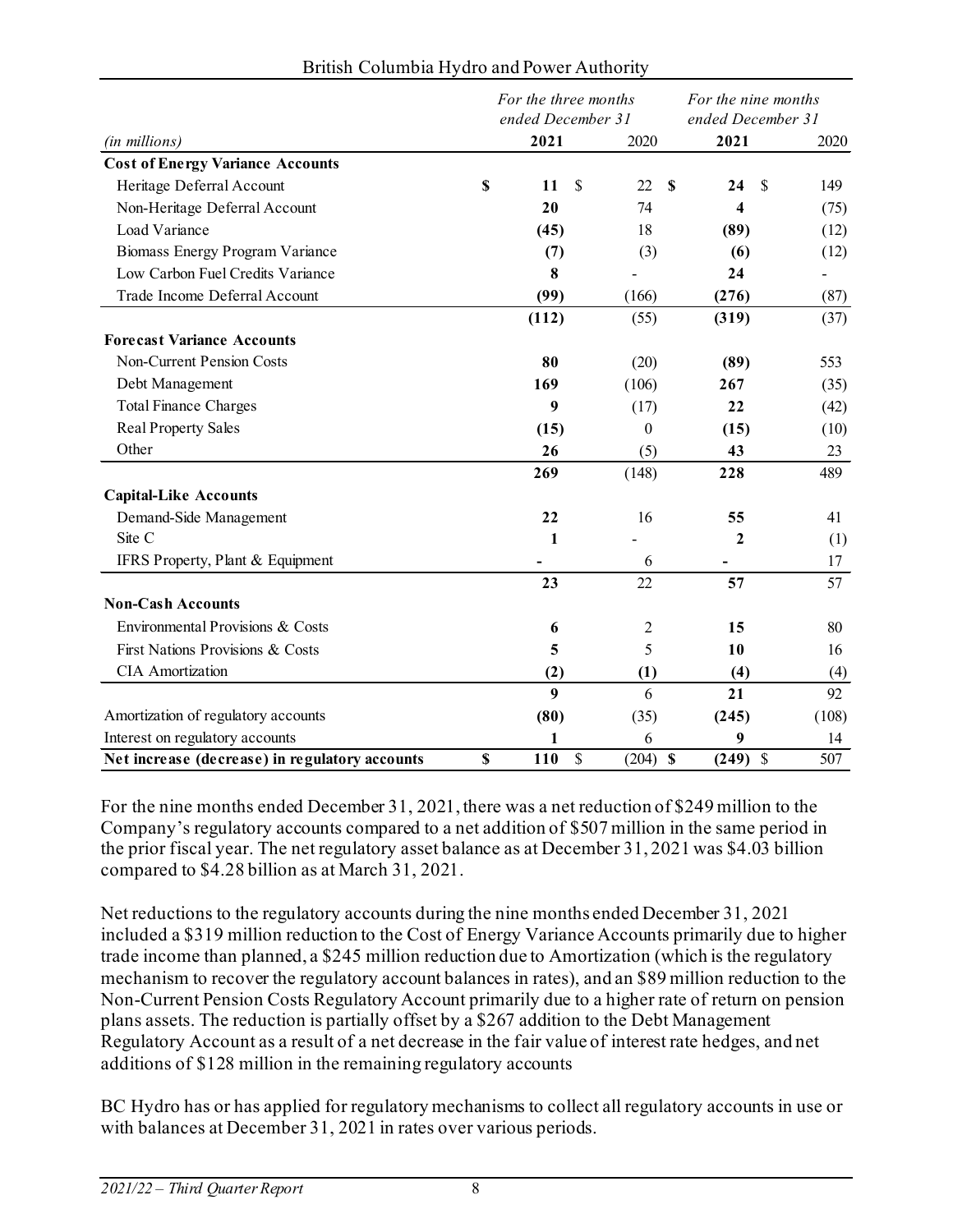# **Liquidity and Capital Resources**

Cash flow provided by operating activities for the nine months ended December 31, 2021 was \$1.21 billion, compared to \$935 million in the same period in the prior fiscal year. The increase was mainly due to higher domestic revenues and higher trade income.

The long-term debt balance net of sinking funds as at December 31, 2021 was \$26.27 billion compared to \$24.78 billion as at March 31, 2021. The increase was mainly a result of an increase in net long-term bond issuances (net of redemptions) for net proceeds of \$1.04 billion and an increase in revolving borrowings of \$476 million. The increase was primarily to fund capital expenditures and to manage working capital.

# **Capital Expenditures**

Capital expenditures include property, plant and equipment and intangible assets. Capital expenditures, before contributions in aid of construction, were as follows:

|                                                              |   | For the three months |     |     |      | For the nine months |       |  |  |  |
|--------------------------------------------------------------|---|----------------------|-----|-----|------|---------------------|-------|--|--|--|
|                                                              |   | ended December 31    |     |     |      | ended December 31   |       |  |  |  |
| (in millions)                                                |   | 2020<br>2021         |     |     |      | 2021                | 2020  |  |  |  |
| Transmission lines and substation replacements and expansion | S | 112                  | - S | 94  | - \$ | 316 S               | 276   |  |  |  |
| Generation replacements and expansion                        |   | 92                   |     | 82  |      | 263                 | 213   |  |  |  |
| Distribution system improvements and expansion               |   | 135                  |     | 140 |      | 420                 | 406   |  |  |  |
| General, including technology, vehicles and buildings        |   | 46                   |     | 52  |      | 109                 | 171   |  |  |  |
| Site C Project                                               |   | 498                  |     | 463 |      | 1.479               | 1,317 |  |  |  |
| <b>Total Capital Expenditures</b>                            |   | 883                  |     | 831 |      | 2,587               | 2,383 |  |  |  |

Total capital expenditures presented in this table are different from the amount of property, plant and equipment and intangible asset expenditures in the Consolidated Interim Statements of Cash Flows because the expenditures above include accruals.

The increase in capital expenditures of \$52 million and \$204 million, respectively, for the three and nine months ended December 31, 2021 compared to the same periods in the prior fiscal year was primarily due to Site C Project expenditures which can fluctuate based on the timing of work performed. Capital expenditures for the three and nine months ended December 31, 2021 were within planned amounts.

Transmission lines and substation replacements and expansion include capital expenditures on transmission overhead lines, cables, substations, telecommunication systems, and transmission power equipment. Key capital expenditures include the following projects/programs: Transmission Wood Structure and Framing Replacements, Mount Lehman Substation Upgrade, Capilano Substation Upgrade, Various Sites – NERC CIP-003v7 Implementation, 5L063 Telkwa Relocation, and LNG Canada Load Interconnection.

Generation replacements and expansion include capital expenditures on dam safety projects as well as on generating facilities and related major equipment such as turbines, generators, governors, exciters, transformers, and circuit breakers. Key capital expenditures include the following projects: Waneta U3 Life Extension, Puntledge Recoat Interior and Exterior of Steel Penstock, Fort Nelson – Unit 1 Engine Replacement, John Hart Dam Seismic Upgrade, and Mica Replace Units 1 to 4 Generator Transformers.

Distribution system improvements and expansion include capital expenditures on customer driven work, end of life asset replacements, and system expansion and improvements.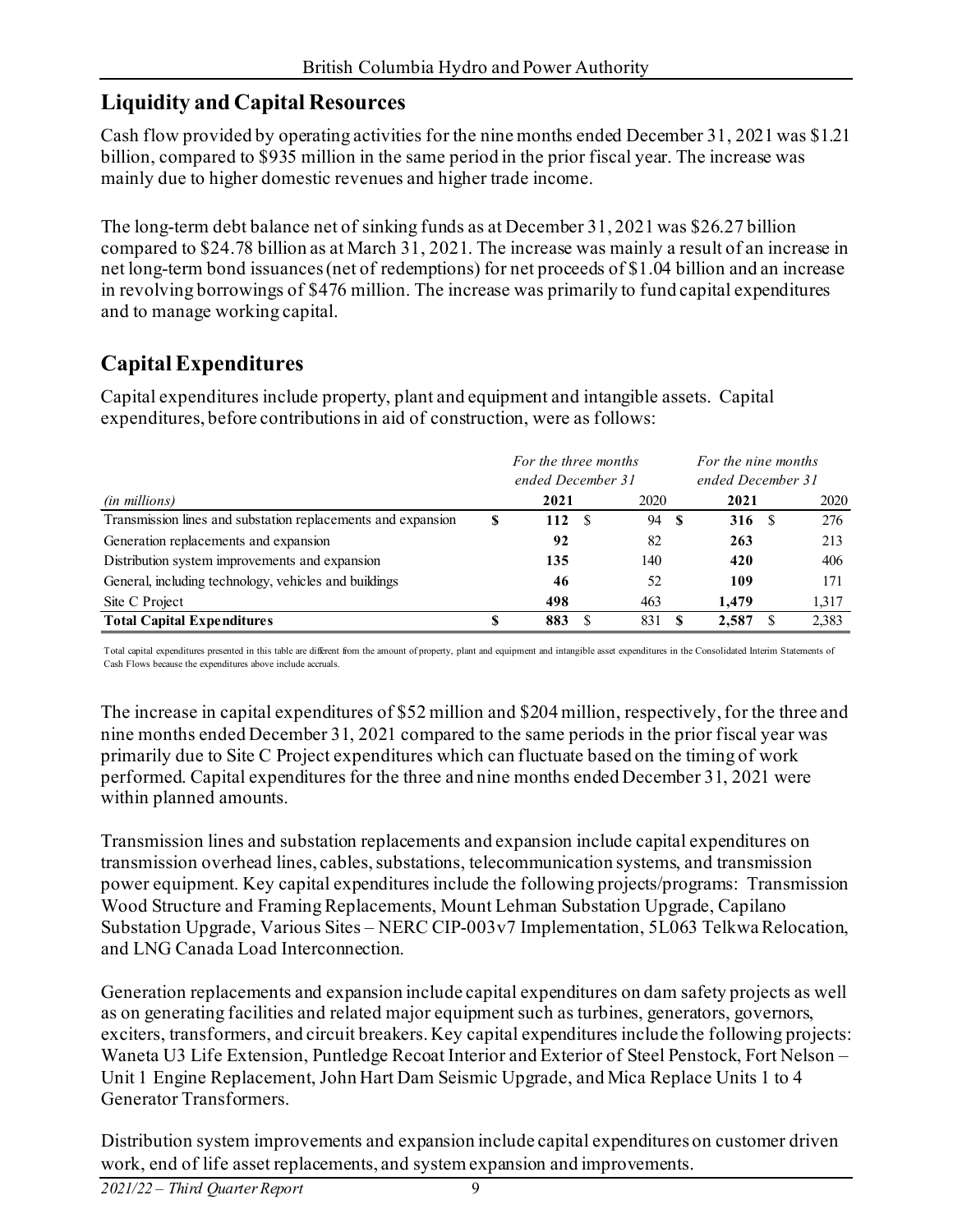General includes capital expenditures on various building development programs, vehicles, and other technology projects.

Site C incurred capital expenditures across the project, primarily for work areas such as generating station and spillways, main civil works, turbines and generators, right bank foundation enhancements, highway realignment and for worker accommodations, project management and support services and interest during construction.

# **Rate Regulation**

In the process of regulating and setting rates for BC Hydro, the BCUC must ensure that the rates are sufficient to allow BC Hydro to provide reliable electricity service, meet its financial obligations, comply with government legislation and directions, and earn an annual rate of return.

# *Regulatory Applications*

On August 31, 2021, BC Hydro filed a three-year revenue requirements application with the BCUC, seeking an annual average bill increase of 1.1 per cent for the next three years. To recover our planned expenditures, BC Hydro requested a net bill decrease of 1.4 per cent on April 1, 2022, followed by net bill increases of 2.0 per cent on April 1, 2023 and 2.7 per cent on April 1, 2024. The Application sought additional operating funding for investments in Mandatory Reliability Standards, vegetation management and cybersecurity. The Application also sought funding for BC Hydro's Electrification Plan to increase low carbon electrification, attract additional customer load and connect customers more efficiently. A decision on the application is expected in late calendar 2022 or early calendar 2023.

On August 31, 2021, BC Hydro filed an application for a new Mandatory Reliability Standards Costs Regulatory Account for fiscal 2022 to capture certain actual unplanned costs expected to be incurred in fiscal 2022 associated with compliance of mandatory reliability standards. On February 8, 2022, the BCUC issued Ordered No. G-26-22 and approved BC Hydro's request to establish the Mandatory Reliability Standards Costs Regulatory Account.

# *Performance Based Regulation*

On December 21, 2021 the BCUC issued its decision on Performance Based Regulation directing BC Hydro to file, no later than December 31, 2023, a proposal for a Performance Based Regulation Plan for BC Hydro covering years starting with Fiscal 2026. The BCUC has directed that this proposal includes, among other things, a Plan covering at least five years and proposed indices/formulas that would be used to set controllable costs where possible.

# **Risk Management**

BC Hydro is exposed to numerous risks, which can result in safety, environmental, financial, reliability and reputational impacts. This section of the MD&A discusses risks that may impact financial performance.

The impact of many financial risks associated with uncontrollable external influences on BC Hydro's net income is mitigated through the use of BCUC-approved regulatory accounts. Regulatory accounts assist in matching costs and benefits for different generations of customers and to defer for future recovery in rates the differences between planned and actual costs or revenues that arise due to uncontrollable events. BC Hydro's approach to the recovery of its regulatory accounts is included in the Fiscal 2023 – Fiscal 2025 Revenue Requirements Application.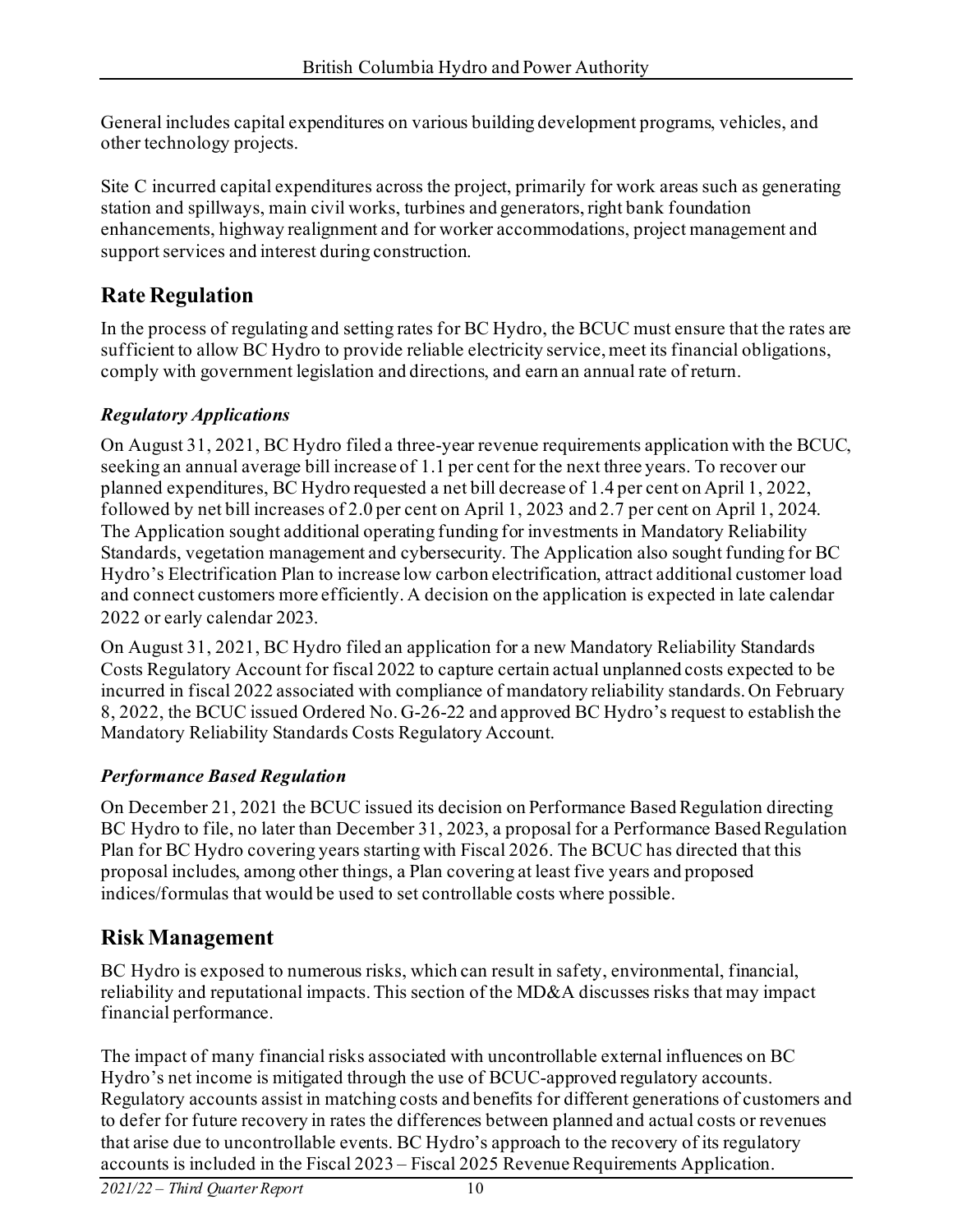## *Significant Financial Risks*

The largest sources of variability in BC Hydro's financial performance are typically domestic and trade revenue, domestic and trade cost of energy, and finance charges. These are influenced by several elements, which generally fall into the following six categories: hydro generation, customer demand, electricity/gas trade margins, deliveries from electricity purchase agreement contracts, interest rates, and discount rates for post-employment benefit plans. Neither a high nor a low value of any of these individual drivers is intrinsically positive or negative for BC Hydro's financial results. It is the specific combination of these drivers in any given year which has an impact.

While meeting domestic customer demand, environmental regulations and treaty obligations, BC Hydro attempts to operate the system to take maximum advantage of market energy prices – buying from the markets when prices are low and selling when prices are high. In so doing, BC Hydro seeks to optimize the combined effects of these elements and reduce the net cost of energy for our customers.

In June 2021, the Province's Treasury Board approved a revised \$16 billion budget and a new inservice date of 2025 for the Site C Project. The newly-approved budget and schedule addressed significant cost pressures and delays faced by the Site C Project due to the COVID-19 pandemic, as well as the right bank foundation enhancements and other cost pressures prior to the COVID-19 pandemic. The Site C Project continues to manage significant potential risks including the ongoing continuation of the COVID-19 pandemic, commercial negotiations with contractors and remaining procurements, availability of skilled workers, and the issuance of provincial permits required for the completion of the Project. As of December 31, 2021, BC Hydro has substantially implemented all the recommended actions in the Milburn Report.

# *Demand for Electricity*

Domestic load volumes for the nine months ended December 31, 2021 were approximately 6 per cent higher than the same period in the prior fiscal year. Compared to plan, load volumes were 2 per cent higher for the nine months ended December 31, 2021. This increase was primarily weatherrelated (warmer temperatures in the summer and colder temperatures in December) and due to global, national and provincial economies recover from the COVID-19 pandemic. The uncertainty associated with the pandemic may continue to impact electricity demand.

This section should be read in conjunction with the risks disclosed in the Risk Management section in the Management's Discussion and Analysis presented in the 2020/21 Annual Service Plan Report for the year ended March 31, 2021. In addition, information on risks and opportunities that could significantly impact BC Hydro meeting its objectives is outlined a[t www.bchydro.com/serviceplan.](http://www.bchydro.com/serviceplan)

# **Future Outlook**

The *Budget Transparency and Accountability Act* requires that BC Hydro file a Service Plan each year. BC Hydro's Service Plan filed in February 2021 included net income for 2021/22 at \$712 million which is consistent with the amount required by Order in Council No. 172.

The Company's earnings can fluctuate significantly due to the factors discussed in the preceding section, many of which are non-controllable. The impact to net income of these non-controllable factors is largely mitigated through the use of regulatory accounts.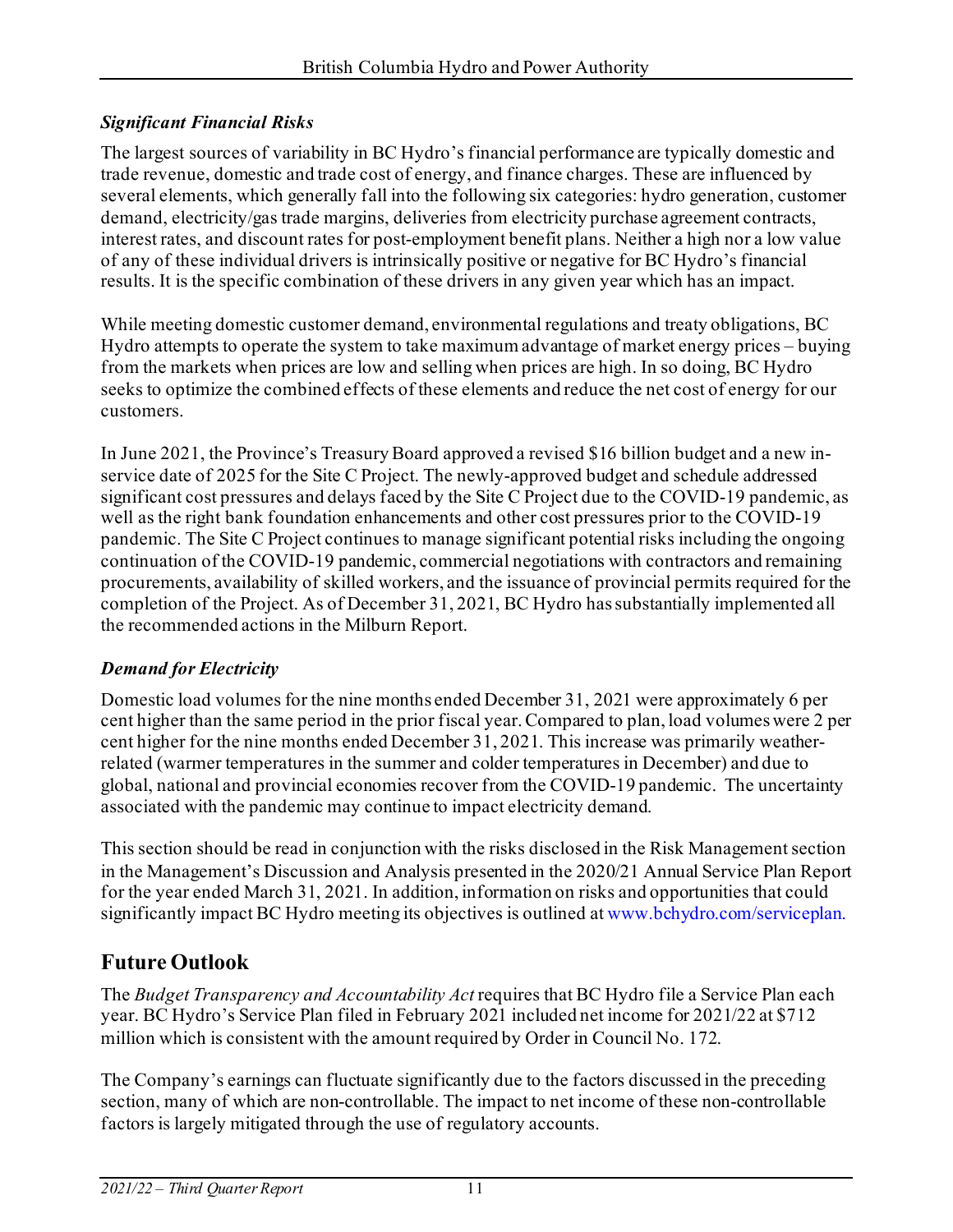BC Hydro provided the Province with an updated forecast which has been included in BC Hydro's 2022/23 – 2024/25 Service Plan and which forecasts a net income of \$681 million for 2021/22 and \$712 million for 2022/23. This updated forecast in 2021/22 is \$31 million (or 4 per cent) lower than the net income in the previous Service Plan primarily due to higher forecast Operating Expenses.

The COVID-19 pandemic continues to adversely impact global activity and has contributed to significant volatility in financial markets. The pandemic could have a sustained adverse impact on economic and market conditions and could adversely impact BC Hydro's future performance if it were to cause a prolonged decrease in customer load, volatility in electricity/gas trade margins and interest rates, difficulty accessing debt, project delays and project cost escalations.

While BC Hydro engages in emergency preparedness (including business continuity planning) to mitigate risks, the persisting uncertainty of this situation limits the ability to predict the ultimate adverse impact of COVID-19 on BC Hydro's performance, financial condition, results of operations and cash flows.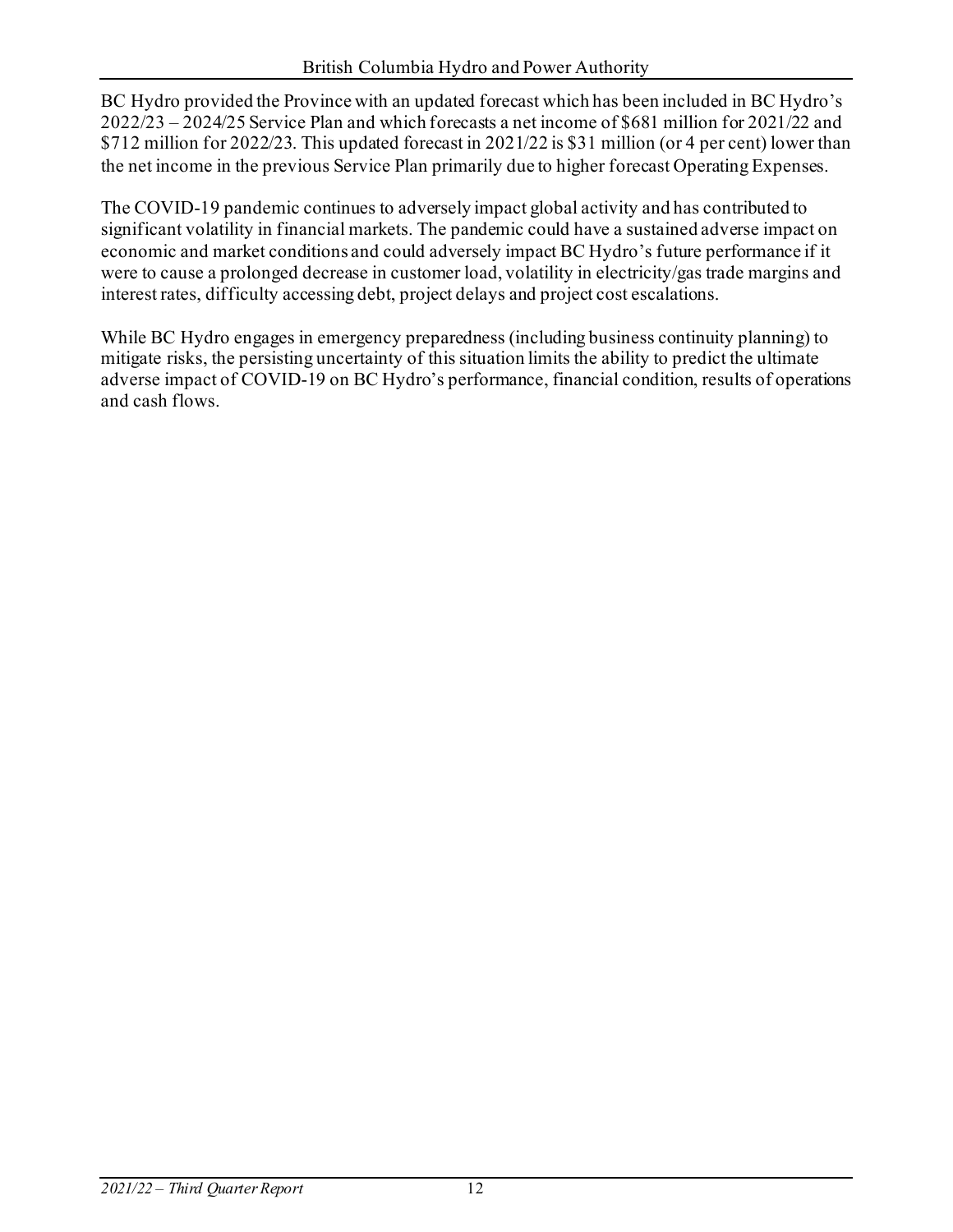# **Unaudited Condensed Consolidated Interim Statements of Comprehensive Income**

|                                                                      |    | For the three months<br>ended December 31 |             |   | For the nine months<br>ended December 31 |    |       |
|----------------------------------------------------------------------|----|-------------------------------------------|-------------|---|------------------------------------------|----|-------|
| (in millions)                                                        |    | 2021                                      | 2020        |   | 2021                                     |    | 2020  |
| <b>Revenues</b> (Note 3)                                             |    |                                           |             |   |                                          |    |       |
| Domestic                                                             | S  | 1,549                                     | \$<br>1,448 | S | 4,023                                    | \$ | 3,678 |
| Trade                                                                |    | 485                                       | 315         |   | 1,431                                    |    | 834   |
| <b>Revenues</b>                                                      |    | 2,034                                     | 1,763       |   | 5,454                                    |    | 4,512 |
| <b>Expenses</b>                                                      |    |                                           |             |   |                                          |    |       |
| Operating expenses (Note 4)                                          |    | 1,484                                     | 1,225       |   | 4,277                                    |    | 3,684 |
| Finance charges (Note 5)                                             |    | 345                                       | 70          |   | 780                                      |    | 524   |
| <b>Net Income Before Movement in Regulatory Balances</b>             |    | 205                                       | 468         |   | 397                                      |    | 304   |
| Net movement in regulatory balances (Note 9)                         |    | 58                                        | (169)       |   | (91)                                     |    | 5     |
| <b>Net Income</b>                                                    |    | 263                                       | 299         |   | 306                                      |    | 309   |
| <b>Other Comprehensive Income</b>                                    |    |                                           |             |   |                                          |    |       |
| Items Reclassified Subsequently to Net Income                        |    |                                           |             |   |                                          |    |       |
| Effective portion of changes in fair value of derivatives designated |    |                                           |             |   |                                          |    |       |
| as cash flow hedges (Note 14)                                        |    | (17)                                      | (32)        |   | (11)                                     |    | (57)  |
| Reclassification to income of derivatives designated                 |    |                                           |             |   |                                          |    |       |
| as cash flow hedges (Note 14)                                        |    | 14                                        | 36          |   | 9                                        |    | 75    |
| Foreign currency translation losses                                  |    |                                           | (19)        |   | (5)                                      |    | (42)  |
| Items That Will Not Be Reclassified Subsequently to Net Income       |    |                                           |             |   |                                          |    |       |
| Actuarial gain (loss) on post employment benefits                    |    | (53)                                      | 47          |   | 170                                      |    | (473) |
| Other Comprehensive Income (Loss) before movement in                 |    |                                           |             |   |                                          |    |       |
| regulatory balances                                                  |    | (56)                                      | 32          |   | 163                                      |    | (497) |
| Net movements in regulatory balances (Note 9)                        |    | 52                                        | (35)        |   | (158)                                    |    | 502   |
| Other Comprehensive Income (Loss)                                    |    | (4)                                       | (3)         |   | 5                                        |    | 5     |
| <b>Total Comprehensive Income</b>                                    | \$ | 259                                       | \$<br>296   | S | 311                                      | \$ | 314   |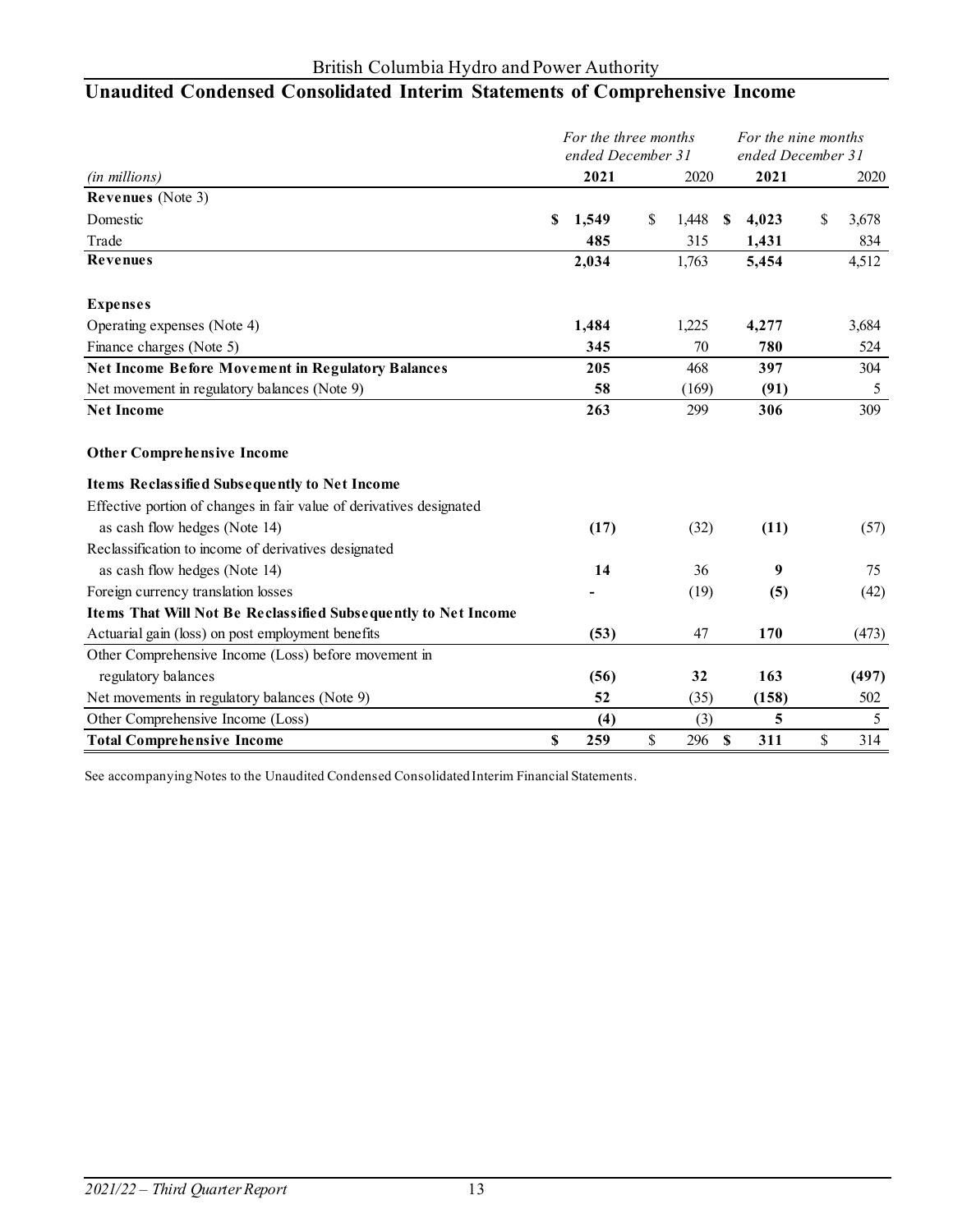|                                                                          |    | As at<br>March 31   |    |        |  |  |
|--------------------------------------------------------------------------|----|---------------------|----|--------|--|--|
|                                                                          |    | December 31<br>2021 |    |        |  |  |
| (in millions)                                                            |    |                     |    | 2021   |  |  |
| Assets                                                                   |    |                     |    |        |  |  |
| <b>Current Assets</b>                                                    |    |                     |    |        |  |  |
| Cash and cash equivalents                                                | \$ | 147                 | \$ | 37     |  |  |
| Restricted cash                                                          |    | 87                  |    | 6      |  |  |
| Accounts receivable and accrued revenue                                  |    | 862                 |    | 827    |  |  |
| Inventories (Note 7)                                                     |    | 264                 |    | 182    |  |  |
| Prepaid expenses                                                         |    | 50                  |    | 152    |  |  |
| Current portion of derivative financial instrument assets (Note 14)      |    | 155                 |    | 87     |  |  |
|                                                                          |    | 1,565               |    | 1,291  |  |  |
| <b>Non-Current Assets</b>                                                |    |                     |    |        |  |  |
| Property, plant and equipment (Note 8)                                   |    | 33,451              |    | 31,677 |  |  |
| Right-of-use assets                                                      |    | 1,244               |    | 1,317  |  |  |
| Intangible assets (Note 8)                                               |    | 698                 |    | 688    |  |  |
| Derivative financial instrument assets (Note 14)                         |    | 79                  |    | 30     |  |  |
| Other non-current assets (Note 10)                                       |    | 550                 |    | 605    |  |  |
|                                                                          |    | 36,022              |    | 34,317 |  |  |
| <b>Total Assets</b>                                                      | \$ | 37,587              | \$ | 35,608 |  |  |
| <b>Regulatory Balances (Note 9)</b>                                      |    | 4,825               |    | 4,775  |  |  |
| <b>Total Assets and Regulatory Balances</b>                              | \$ | 42,412              | \$ | 40,383 |  |  |
|                                                                          |    |                     |    |        |  |  |
| <b>Liabilities and Equity</b>                                            |    |                     |    |        |  |  |
| <b>Current Liabilities</b>                                               |    |                     |    |        |  |  |
| Accounts payable and accrued liabilities                                 | \$ | 1,384               | \$ | 1,589  |  |  |
| Current portion of long-term debt (Note 11)                              |    | 3,778               |    | 3,329  |  |  |
| Current portion of unearned revenues and contributions in aid            |    | 102                 |    | 93     |  |  |
| Current portion of derivative financial instrument liabilities (Note 14) |    | 259                 |    | 235    |  |  |
|                                                                          |    | 5,523               |    | 5,246  |  |  |
| <b>Non-Current Liabilities</b>                                           |    |                     |    |        |  |  |
| Long-term debt (Note 11)                                                 |    | 22,698              |    | 21,651 |  |  |
| Lease liabilities                                                        |    | 1,303               |    | 1,352  |  |  |
| Derivative financial instrument liabilities (Note 14)                    |    | 206                 |    | 78     |  |  |
| Unearned revenues and contributions in aid                               |    | 2,374               |    | 2,261  |  |  |
| Post-employment benefits (Note 13)                                       |    | 1,461               |    | 1,528  |  |  |
| Other non-current liabilities (Note 15)                                  |    | 1,372               |    | 1,402  |  |  |
|                                                                          |    | 29,414              |    | 28,272 |  |  |
| <b>Total Liabilities</b>                                                 |    | 34,937              |    | 33,518 |  |  |
| <b>Regulatory Balances (Note 9)</b>                                      |    | 797                 |    | 498    |  |  |
| <b>Total Liabilities and Regulatory Balances</b>                         |    | 35,734              |    | 34,016 |  |  |
|                                                                          |    |                     |    |        |  |  |
| Shareholder's Equity                                                     |    |                     |    |        |  |  |
| Contributed surplus                                                      |    | 60                  |    | 60     |  |  |
| Retained earnings                                                        |    | 6,632               |    | 6,326  |  |  |
| Accumulated other comprehensive loss                                     |    | (14)                |    | (19)   |  |  |
|                                                                          |    | 6,678               |    | 6,367  |  |  |
| Total Liabilities, Regulatory Balances, and Shareholder's Equity         | \$ | 42,412              | \$ | 40,383 |  |  |

# **Unaudited Condensed Consolidated Interim Statements of Financial Position**

#### **Commitments (Note 8)**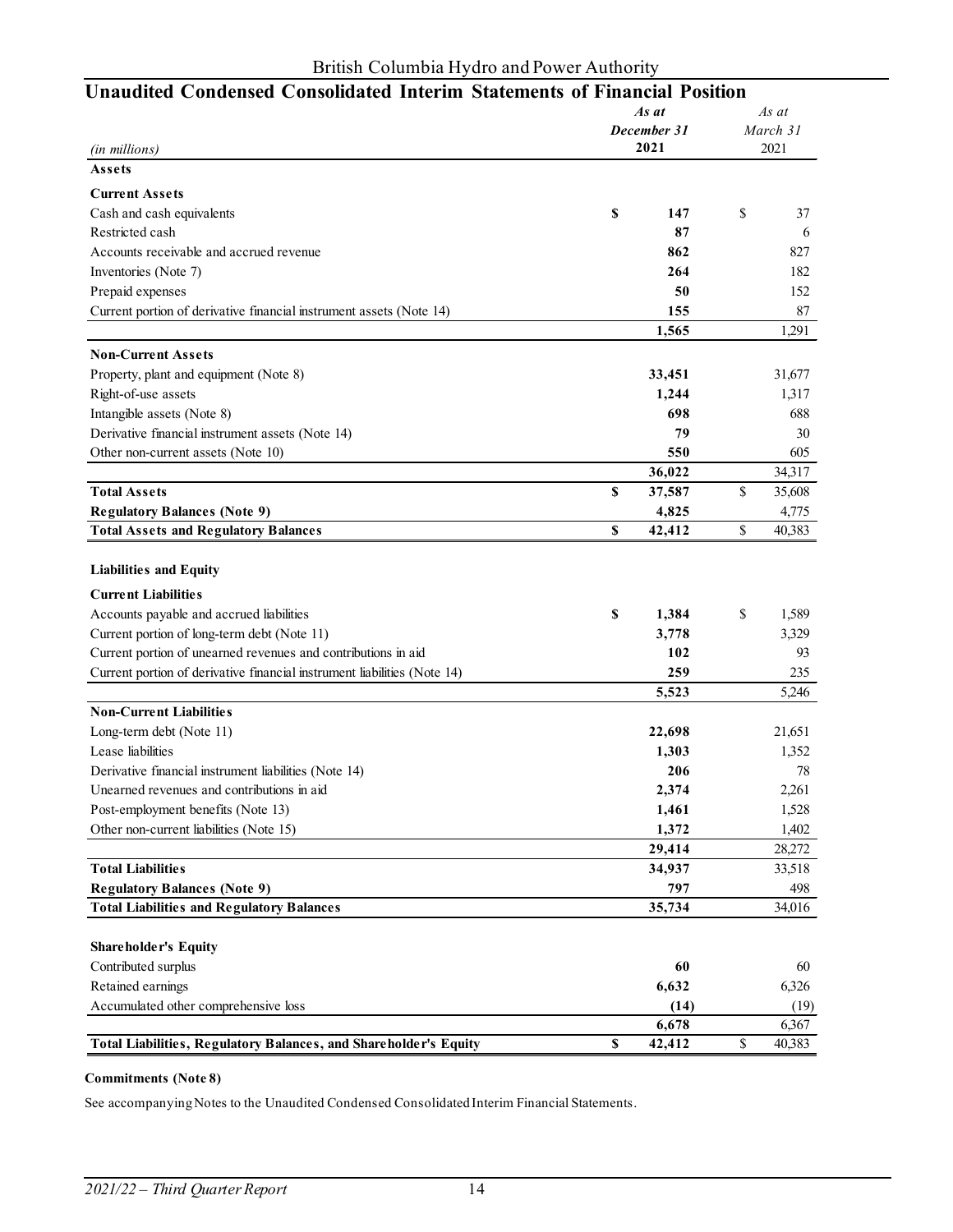|                                 |    |             |             | Unrealized     |   | Total           |      |             |          |          |   |       |
|---------------------------------|----|-------------|-------------|----------------|---|-----------------|------|-------------|----------|----------|---|-------|
|                                 |    |             |             | Income         |   | Accumulated     |      |             |          |          |   |       |
|                                 |    | Cumulative  | (Losses) on |                |   | Other           |      |             |          |          |   |       |
|                                 |    | Translation |             | Cash Flow      |   | Comprehensive   |      | Contributed |          | Retained |   |       |
| (in millions)                   |    | Reserve     |             | Hedges         |   | Income $(Loss)$ |      | Surplus     |          | Earnings |   | Total |
| Balance as at April 1, 2020     | \$ | Ξ.          | S           | $(44)$ \$      |   | (44)            | - \$ | 60          | \$       | 5,638    |   | 5,654 |
| Comprehensive Income (Loss)     |    | (13)        |             | 18             |   |                 |      |             |          | 309      |   | 314   |
| Balance as at December 31, 2020 | S  | $(13)$ \$   |             | $(26)$ \$      |   | $(39)$ \$       |      | 60          | <b>S</b> | 5,947    |   | 5,968 |
|                                 |    |             |             |                |   |                 |      |             |          |          |   |       |
| Balance as at April 1, 2021     | \$ | $(19)$ \$   |             | $\blacksquare$ | S | $(19)$ \$       |      | 60          | S        | 6,326    | S | 6,367 |
| Comprehensive Income (Loss)     |    |             |             | (2)            |   | Ć               |      |             |          | 306      |   | 311   |
| Balance as at December 31, 2021 | S  | $(12)$ \$   |             | (2)            | S | (14)            | -S   | 60          | S        | 6,632    |   | 6,678 |

# **Unaudited Condensed Consolidated Interim Statements of Changes in Equity**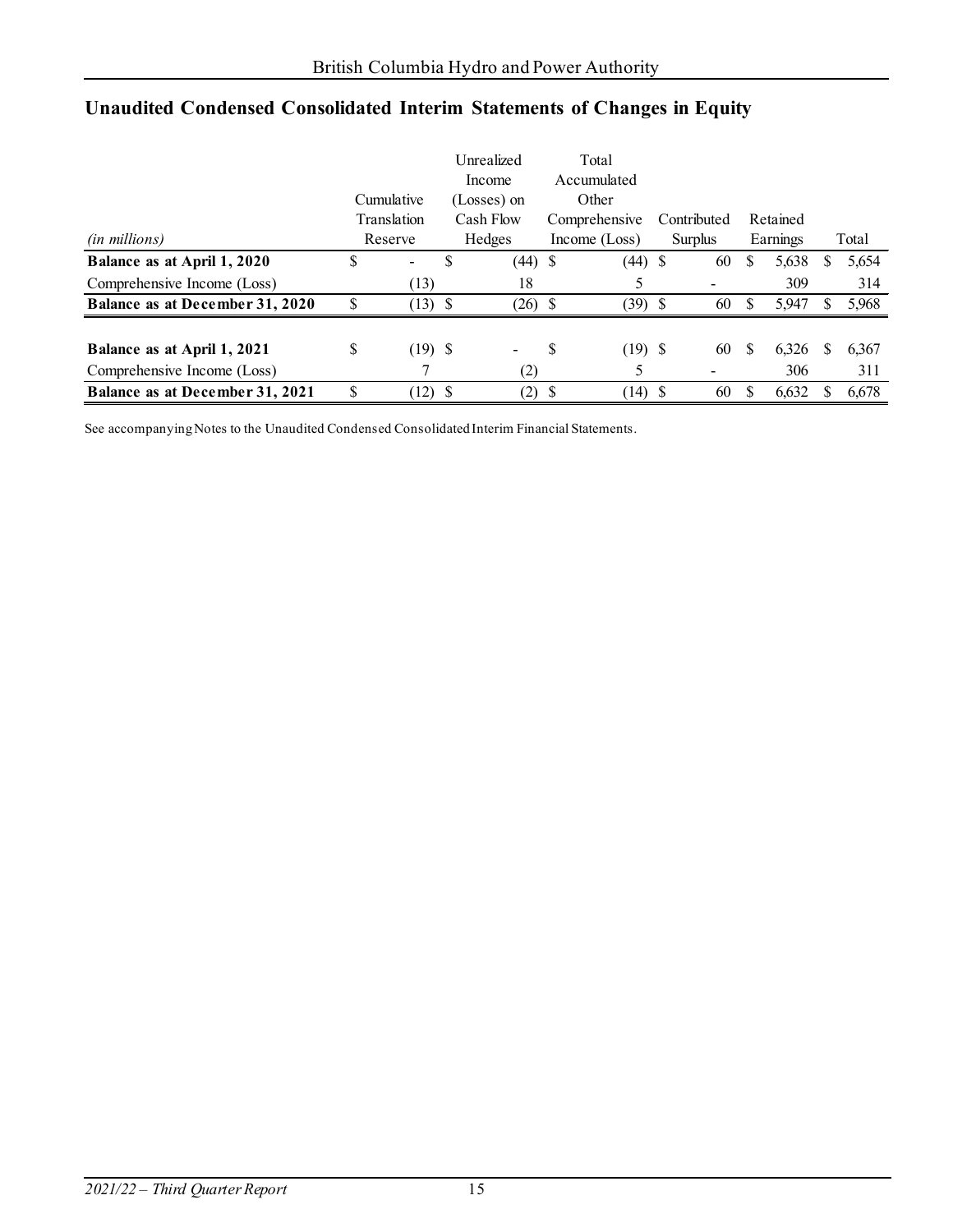| For the nine months ended December 31 (in millions)                   | 2021      | 2020      |
|-----------------------------------------------------------------------|-----------|-----------|
| <b>Operating Activities</b>                                           |           |           |
| Net income                                                            | \$<br>306 | \$<br>309 |
| Regulatory account transfers (Note 9)                                 | 91        | (5)       |
| Adjustments for non-cash items:                                       |           |           |
| Amortization and depreciation expense (Note 6)                        | 815       | 752       |
| Unrealized losses on derivative financial instruments                 | 171       | 76        |
| Post-employment benefit plan expenses                                 | 107       | 95        |
| Interest accrual                                                      | 587       | 635       |
| Other items                                                           | 55        | 44        |
|                                                                       | 2,132     | 1,906     |
| Changes in working capital and other assets and liabilities (Note 16) | (110)     | (118)     |
| Interest paid                                                         | (809)     | (853)     |
| Cash provided by operating activities                                 | 1,213     | 935       |
| <b>Investing Activities</b>                                           |           |           |
| Property, plant and equipment and intangible asset expenditures       | (2,380)   | (2,178)   |
| Cash used in investing activities                                     | (2,380)   | (2,178)   |
| <b>Financing Activities</b>                                           |           |           |
| Long-term debt issued (Note 11)                                       | 1,569     | 2,502     |
| Long-term debt retired (Note 11)                                      | (526)     | (1,100)   |
| Receipt of revolving borrowings                                       | 6,656     | 6,598     |
| Repayment of revolving borrowings                                     | (6,179)   | (6,328)   |
| Payment of principal portion of lease liability                       | (72)      | (69)      |
| Settlement of hedging derivatives                                     | (151)     | (369)     |
| Other items                                                           | (20)      | (19)      |
| Cash provided by financing activities                                 | 1,277     | 1,215     |
| Increase (decrease) in cash and cash equivalents                      | 110       | (28)      |
| Cash and cash equivalents, beginning of period                        | 37        | 115       |
| Cash and cash equivalents, end of period                              | \$<br>147 | \$<br>87  |

#### British Columbia Hydro and Power Authority **Unaudited Condensed Consolidated Interim Statements of Cash Flows**

**Supplemental Disclosure of Cash Flow Information (Note 16)**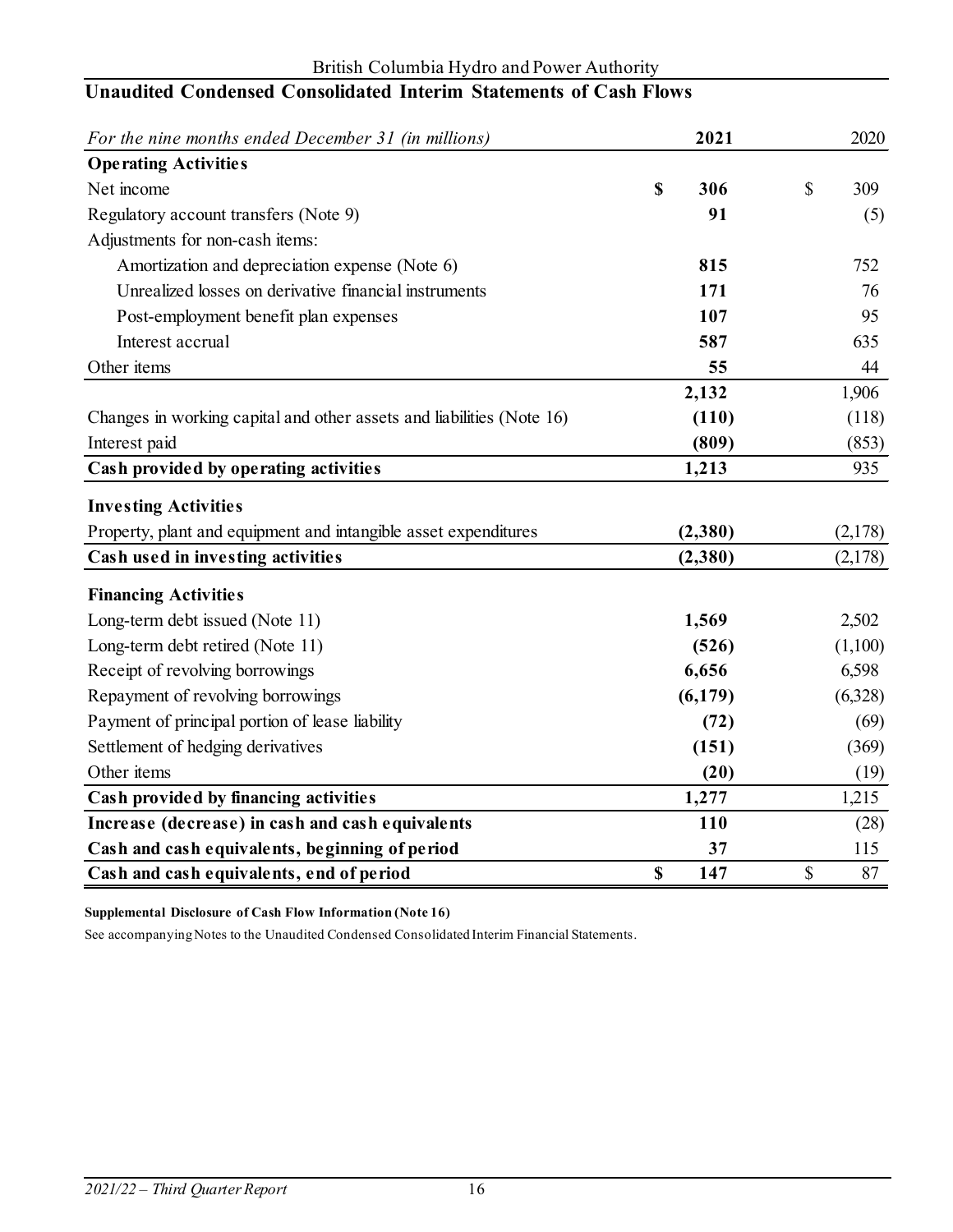## **Note 1: Reporting Entity**

British Columbia Hydro and Power Authority (BC Hydro) was established in 1962 as a Crown Corporation of the Province of British Columbia (the Province) by enactment of the *Hydro and Power Authority Act*. As directed by the *Hydro and Power Authority Act*, BC Hydro's mandate is to generate, manufacture, conserve and supply power. BC Hydro owns and operates electric generation, transmission and distribution facilities in the province of British Columbia. The head office of the Company is 333 Dunsmuir Street, Vancouver, British Columbia.

The condensed consolidated interim financial statements (interim financial statements) of BC Hydro include the accounts of BC Hydro and its principal wholly-owned operating subsidiaries Powerex Corp. (Powerex), and Powertech Labs Inc.(Powertech), (collectively with BC Hydro, the Company). All intercompany transactions and balances are eliminated on consolidation.

### **Note 2: Basis of Presentation**

#### **Basis of Accounting**

These interim financial statements have been prepared by management in accordance with principles of IAS 34, *Interim Financial Reporting* and were prepared using the same accounting policies as described in BC Hydro's 2020/21 Annual Service Plan Report. These interim financial statements should be read in conjunction with the Annual Consolidated Financial Statements and accompanying notes in BC Hydro's 2020/21 Annual Service Plan Report.

Certain amounts in the prior year's comparative figures have been reclassified to conform to the current year's presentation.

These interim financial statements were approved on behalf of the Board of Directors on February 9, 2022.

### **Note 3: Revenue**

The Company disaggregates revenue by revenue type and customer class, which are considered to be the most relevant revenue information for management to consider in allocating resources and evaluating performance.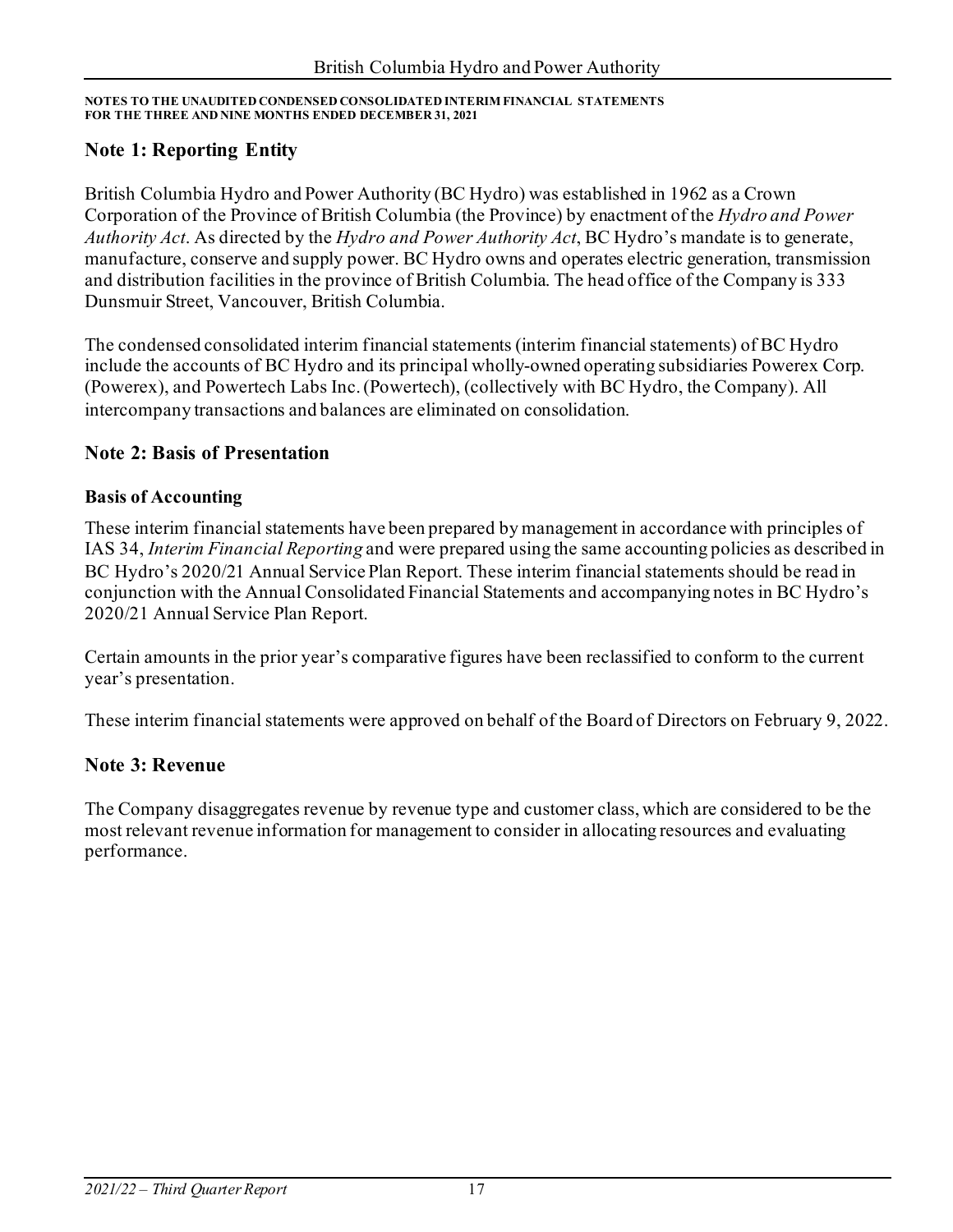| For the three months<br>ended December 31 |    |       |    |        | For the nine months<br>ended December 31 |            |   |       |  |
|-------------------------------------------|----|-------|----|--------|------------------------------------------|------------|---|-------|--|
| (in millions)                             |    | 2021  |    |        | 2020<br>2021                             |            |   | 2020  |  |
| Domestic                                  |    |       |    |        |                                          |            |   |       |  |
| Residential                               | \$ | 707   | -S | 652 \$ |                                          | $1,617$ \$ |   | 1,492 |  |
| Light industrial and commercial           |    | 502   |    | 481    |                                          | 1,435      |   | 1,324 |  |
| Large industrial                          |    | 213   |    | 199    |                                          | 625        |   | 543   |  |
| Other sales                               |    | 127   |    | 116    |                                          | 346        |   | 319   |  |
| <b>Total Domestic</b>                     |    | 1,549 |    | 1,448  |                                          | 4,023      |   | 3,678 |  |
| Total Trade <sup>1</sup>                  |    | 485   |    | 315    |                                          | 1,431      |   | 834   |  |
| <b>Total Revenue</b>                      | \$ | 2,034 | S  | 1,763  |                                          | 5,454      | S | 4,512 |  |

<sup>1</sup> Includes revenue recognized under IFRS 9, *Financial Instruments* of \$193 million and \$562 million for the three and nine months ended December 31, 2021, respectively (2020 - \$199 million and \$436 million, respectively).

# **Note 4: Operating Expenses**

|                                        |                   | For the three months |           | For the nine months |       |  |  |
|----------------------------------------|-------------------|----------------------|-----------|---------------------|-------|--|--|
|                                        | ended December 31 |                      |           | ended December 31   |       |  |  |
| (in millions)                          |                   | 2021                 | 2020      | 2021                | 2020  |  |  |
| Electricity and gas purchases          | \$                | \$<br>636            | 481<br>-S | 1,743<br>- \$       | 1,367 |  |  |
| Water rentals                          |                   | 86                   | 70        | 259                 | 209   |  |  |
| Transmission charges                   |                   | 58                   | 51        | 205                 | 160   |  |  |
| Personnel expenses                     |                   | 186                  | 177       | 547                 | 530   |  |  |
| Materials and external services        |                   | 158                  | 139       | 470                 | 408   |  |  |
| Amortization and depreciation (Note 6) |                   | 269                  | 253       | 815                 | 752   |  |  |
| Grants, taxes and other costs          |                   | 110                  | 73        | 295                 | 311   |  |  |
| Less: Capitalized costs                |                   | (19)                 | (19)      | (57)                | (53)  |  |  |
|                                        | \$                | 1,484<br>\$          | 1,225     | S<br>4,277          | 3,684 |  |  |

## **Note 5: Finance Charges**

|                                                                   | For the three months |                   |           | For the nine months |       |  |  |  |  |
|-------------------------------------------------------------------|----------------------|-------------------|-----------|---------------------|-------|--|--|--|--|
|                                                                   |                      | ended December 31 |           | ended December 31   |       |  |  |  |  |
| (in millions)                                                     |                      | 2021              | 2020      | 2021                | 2020  |  |  |  |  |
| Interest on long-term debt                                        | S                    | 198<br>-S         | 203S      | 587<br>S            | 635   |  |  |  |  |
| Interest on lease liabilities                                     |                      | 11                | 12        | 34                  | 36    |  |  |  |  |
| Interest on defined benefit plan obligations                      |                      | 14                | 16        | 42                  | 48    |  |  |  |  |
| Mark-to-market losses (gains) on derivative financial instruments |                      | 169               | (107)     | 269                 | (37)  |  |  |  |  |
| Capitalized interest                                              |                      | (67)              | (57)      | (191)               | (169) |  |  |  |  |
| Other                                                             |                      | 20                |           | 39                  | 11    |  |  |  |  |
|                                                                   |                      | 345               | 70<br>- 8 | 780<br>£.           | 524   |  |  |  |  |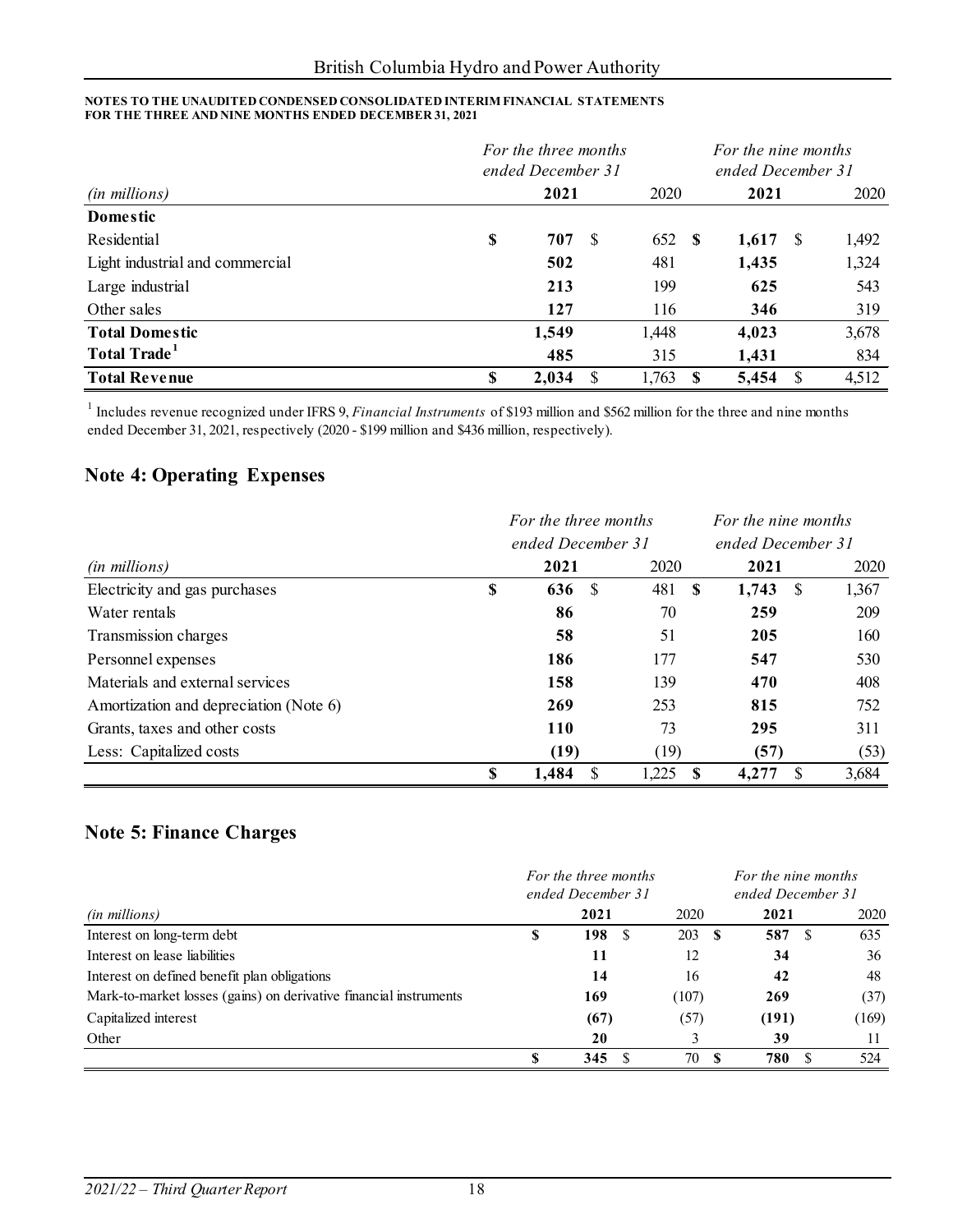#### **Note 6: Amortization and Depreciation**

|                                               | For the three months |                   |  |      |  | For the nine months |  |      |  |
|-----------------------------------------------|----------------------|-------------------|--|------|--|---------------------|--|------|--|
|                                               |                      | ended December 31 |  |      |  | ended December 31   |  |      |  |
| <i>(in millions)</i>                          |                      | 2021              |  | 2020 |  | 2021                |  | 2020 |  |
| Depreciation of property, plant and equipment |                      | 224               |  | 208  |  | 676                 |  | 620  |  |
| Depreciation of right-of-use assets           |                      | 23                |  | 24   |  | 71                  |  |      |  |
| Amortization of intangible assets             |                      | 22                |  | 21   |  | 68                  |  | 61   |  |
|                                               |                      | 269               |  | 253. |  | 815                 |  | 752  |  |

#### **Note 7: Inventories**

| <i>(in millions)</i>            | As at<br><b>December 31</b> March 31<br>2021 | As at<br>2021 |
|---------------------------------|----------------------------------------------|---------------|
| Materials and supplies          | 184                                          | 178           |
| Natural gas trading inventories | 80                                           |               |
|                                 | 264                                          | 182           |

#### **Note 8: Property, Plant and Equipment and Intangible Assets**

Property, plant and equipment and intangible asset additions, before contributions in aid of construction, for the three and nine months ended December 31, 2021 were \$883 million and \$2.59 billion, respectively (2020 - \$831 million and \$2.38 billion, respectively).

As of December 31, 2021, the Company had contractual commitments to spend \$2.02 billion on major property, plant and equipment projects (for individual projects greater than \$50 million).

#### **Note 9: Rate Regulation**

The BC Utilities Commission (BCUC) issued its decision (Decision) on BC Hydro's Fiscal 2022 Revenue Requirements Application on June 17, 2021. In its Decision, the BCUC included three compliance directives impacting rates, which resulted in a Fiscal 2022 net bill increase of 1.00 per cent rather than the 1.16 per cent increase requested in the application. The BCUC Decision directed BC Hydro to establish a new Depreciation Study regulatory account and approved the closure of the Rock Bay Remediation regulatory account. As a result of the Decision, BC Hydro requested a new Low Carbon Fuel Credits Variance regulatory account in the Fiscal 2022 Revenue Requirements Application Compliance Filing. The financial impact of the Decision has been incorporated in these financial statements.

In August 2021, BC Hydro applied for BCUC approval of a new Mandatory Reliability Standards Costs Regulatory Account. In February 2022, the BCUC approved BC Hydro's request to establish this regulatory account. The financial impact of the new Mandatory Reliability Standards Costs Regulatory Account has been incorporated in these financial statements.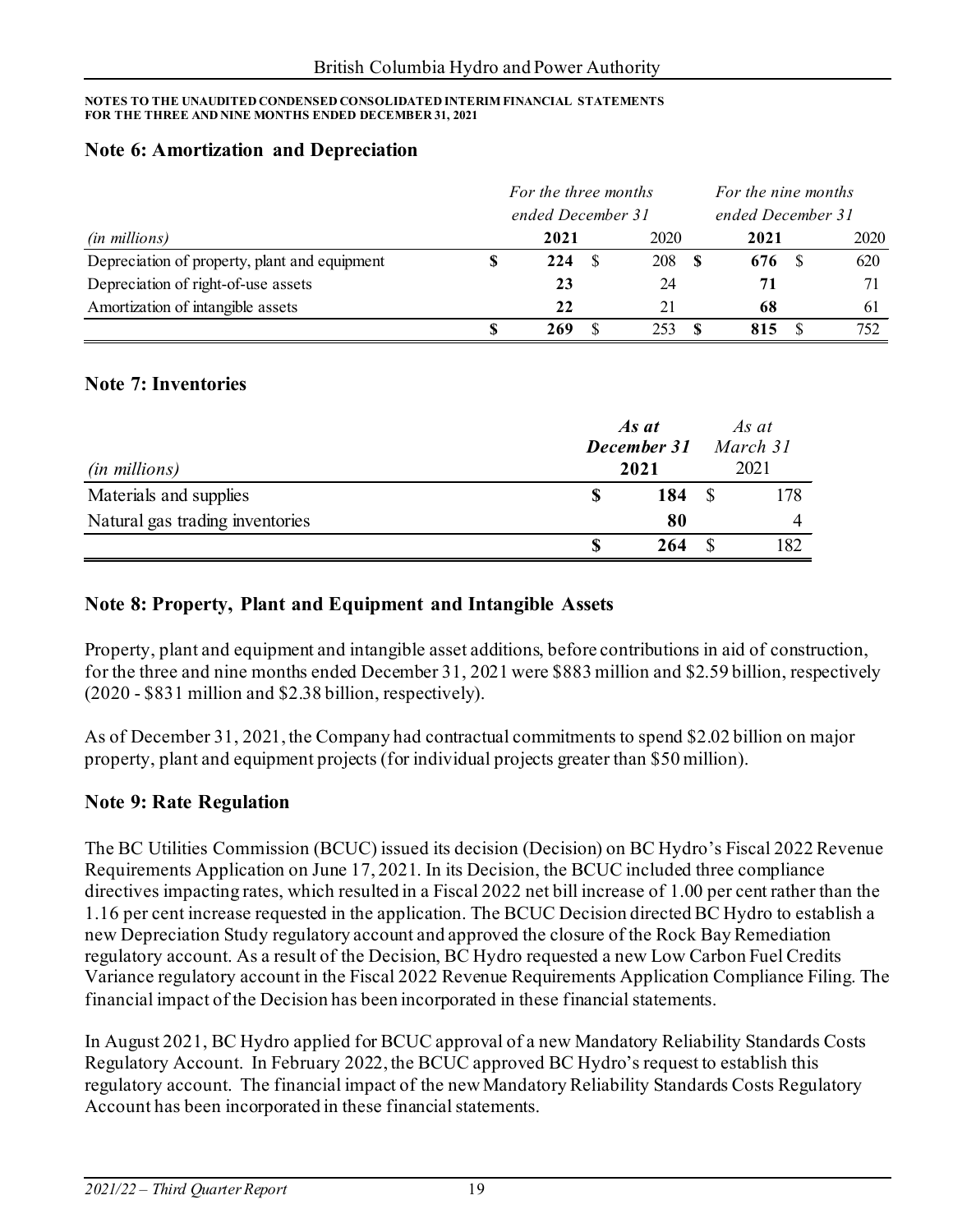The Low Carbon Fuel Credits Variance, Depreciation Study and Mandatory Reliability Standards Costs regulatory accounts were included within other regulatory accounts – assets in the table below.

### *Regulatory Accounts*

The Company has established various regulatory accounts through rate regulation and with the approval of the BCUC. In the absence of rate regulation, these amounts would be reflected in total comprehensive income. The net movement in regulatory balances related to total comprehensive income is as follows:

|                                                                      | For the three months |  |            |  | For the nine months |      |
|----------------------------------------------------------------------|----------------------|--|------------|--|---------------------|------|
|                                                                      | ended December 31    |  |            |  | ended December 31   |      |
| <i>(in millions)</i>                                                 | 2021                 |  | 2020       |  | 2021                | 2020 |
| Net increase (decrease) in regulatory balances related to net income | 58 S                 |  | $(169)$ \$ |  | $(91)$ \$           |      |
| Net increase (decrease) in regulatory balances related to OCI        | 52                   |  | (35)       |  | (158)               | 502  |
|                                                                      | 110                  |  | $(204)$ \$ |  | $(249)$ \$          | 507  |

For each regulatory account, the amount reflected in the Net Change column in the following table represents the impact on comprehensive income for the applicable year. Under rate regulated accounting, a net decrease in a regulatory asset or a net increase in a regulatory liability results in a decrease to comprehensive income.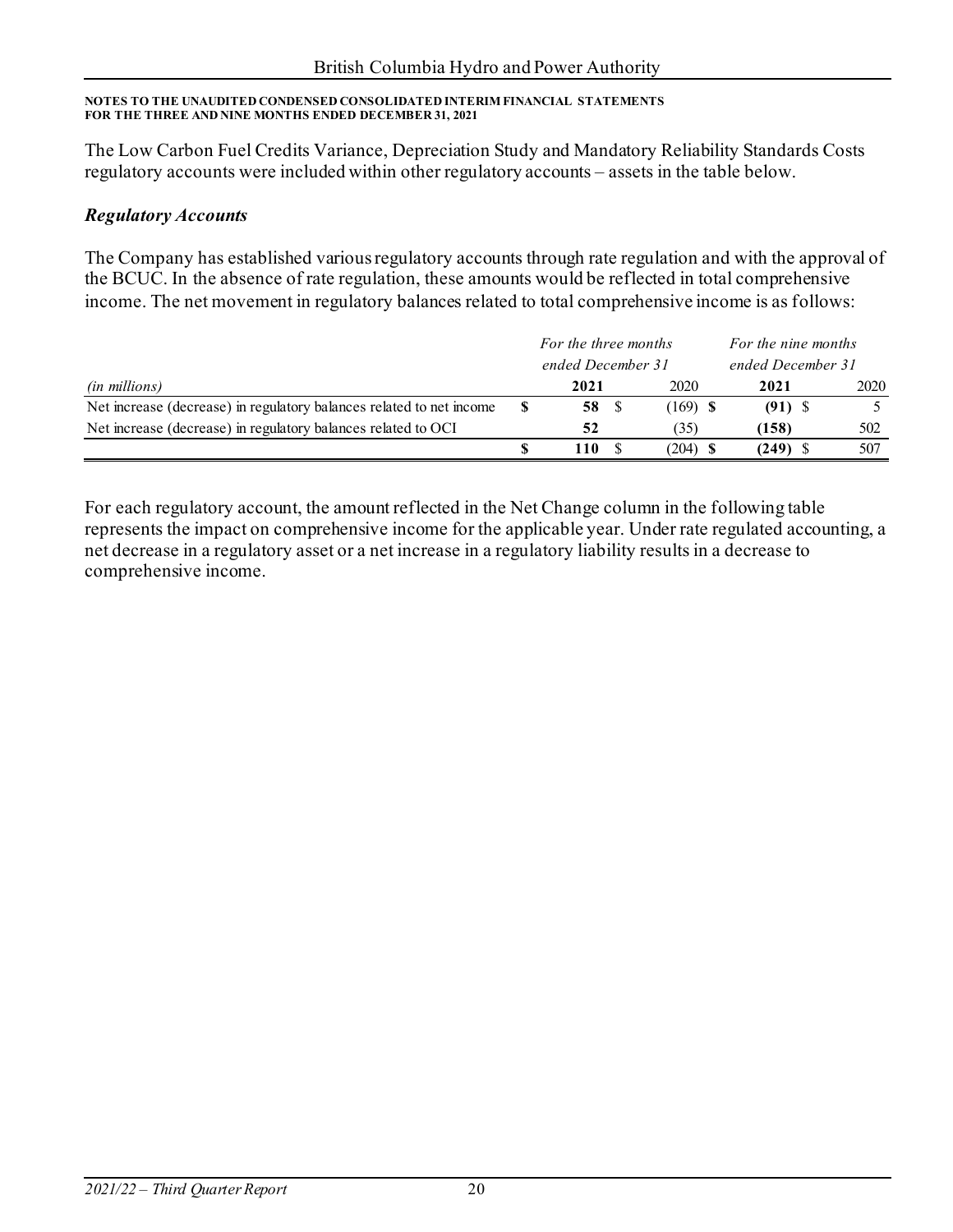| (in millions)                       | As at<br>April 1<br>2021 | <b>Addition</b><br>(Reduction) | Interest <sup>1</sup>           | Amortization             | Net<br>Change <sup>2</sup> | As at<br>December 31<br>2021       |
|-------------------------------------|--------------------------|--------------------------------|---------------------------------|--------------------------|----------------------------|------------------------------------|
| <b>Regulatory Assets</b>            |                          |                                |                                 |                          |                            |                                    |
| Heritage Deferral                   | \$<br>65                 | $\mathcal{S}$<br>24            | \$<br>1                         | \$                       | \$<br>25                   | \$<br>90                           |
| Load Variance                       | 110                      | (89)                           | $\overline{2}$                  |                          | (87)                       | 23                                 |
| Demand-Side Management              | 881                      | 55                             |                                 | (80)                     | (25)                       | 856                                |
| Debt Management                     | 449                      | 267                            |                                 | (7)                      | 260                        | 709                                |
| First Nations Provisions & Costs    | 486                      | 10                             | 1                               | (25)                     | (14)                       | 472                                |
| Non-Current Pension Costs           | 114                      | (66)                           |                                 | (48)                     | (114)                      | $\qquad \qquad \blacksquare$       |
| Site C                              | 523                      | $\overline{2}$                 | 12                              |                          | 14                         | 537                                |
| <b>CIA</b> Amortization             | 73                       | (4)                            |                                 | $\overline{\phantom{a}}$ | (4)                        | 69                                 |
| Environmental Provisions & Costs    | 294                      | 15                             | (1)                             | (43)                     | (29)                       | 265                                |
| Smart Metering & Infrastructure     | 173                      |                                | 4                               | (20)                     | (16)                       | 157                                |
| <b>IFRS</b> Pension                 | 421                      |                                |                                 | (29)                     | (29)                       | 392                                |
| IFRS Property, Plant & Equipment    | 1,070                    |                                |                                 | (23)                     | (23)                       | 1,047                              |
| <b>Real Property Sales</b>          | 46                       | (15)                           | 1                               |                          | (14)                       | 32                                 |
| <b>Total Finance Charges</b>        |                          | 4                              |                                 | 13                       | 17                         | 17                                 |
| Other Regulatory Accounts           | 70                       | 94                             | 2                               | (7)                      | 89                         | 159                                |
| <b>Total Regulatory Assets</b>      | 4,775                    | 297                            | 22                              | (269)                    | 50                         | 4,825                              |
| <b>Regulatory Liabilities</b>       |                          |                                |                                 |                          |                            |                                    |
| Non-Heritage Deferral               | 153                      | (4)                            | 3                               |                          | (1)                        | 152                                |
| Trade Income Deferral               | 227                      | 276                            | 9                               |                          | 285                        | 512                                |
| <b>Non-Current Pensions Costs</b>   |                          | 23                             |                                 | 38                       | 61                         | 61                                 |
| <b>Total Finance Charges</b>        | 61                       | (18)                           |                                 | (43)                     | (61)                       |                                    |
| Other Regulatory Accounts           | 57                       | 33                             | 1                               | (19)                     | 15                         | 72                                 |
| <b>Total Regulatory Liabilities</b> | 498                      | 310                            | 13                              | (24)                     | 299                        | 797                                |
| <b>Net Regulatory Asset</b>         | 4,277<br>\$              | $\$$<br>(13)                   | $\boldsymbol{\mathcal{S}}$<br>9 | $\$$<br>$(245)$ \$       | (249)                      | $\boldsymbol{\mathsf{S}}$<br>4,028 |

 $1$  As permitted by the BCUC, interest charges were a ccrued to certain regulatory balances at a rate of 3.1 per cent for the nine months ended December 31, 2021 (2020 – 3.5 per cent) at the Company's weighted a verage cost of debt.<br><sup>2</sup> Net Change is comprised of a net decrease to net income of \$91 million (2020 – \$5 million net increase to net incom

net decrease to other comprehensive income of \$158 million (2020 – \$502 million net decrease to other comprehensive loss).

There were no significant changes to the remaining recovery/reversal periods of the regulatory accounts for the nine months ended December 31, 2021. For a summary of the remaining recovery/reversal periods of the regulatory accounts, please refer to Note 15 – Rate Regulation in the Company's 2020/21 Annual Service Plan Report.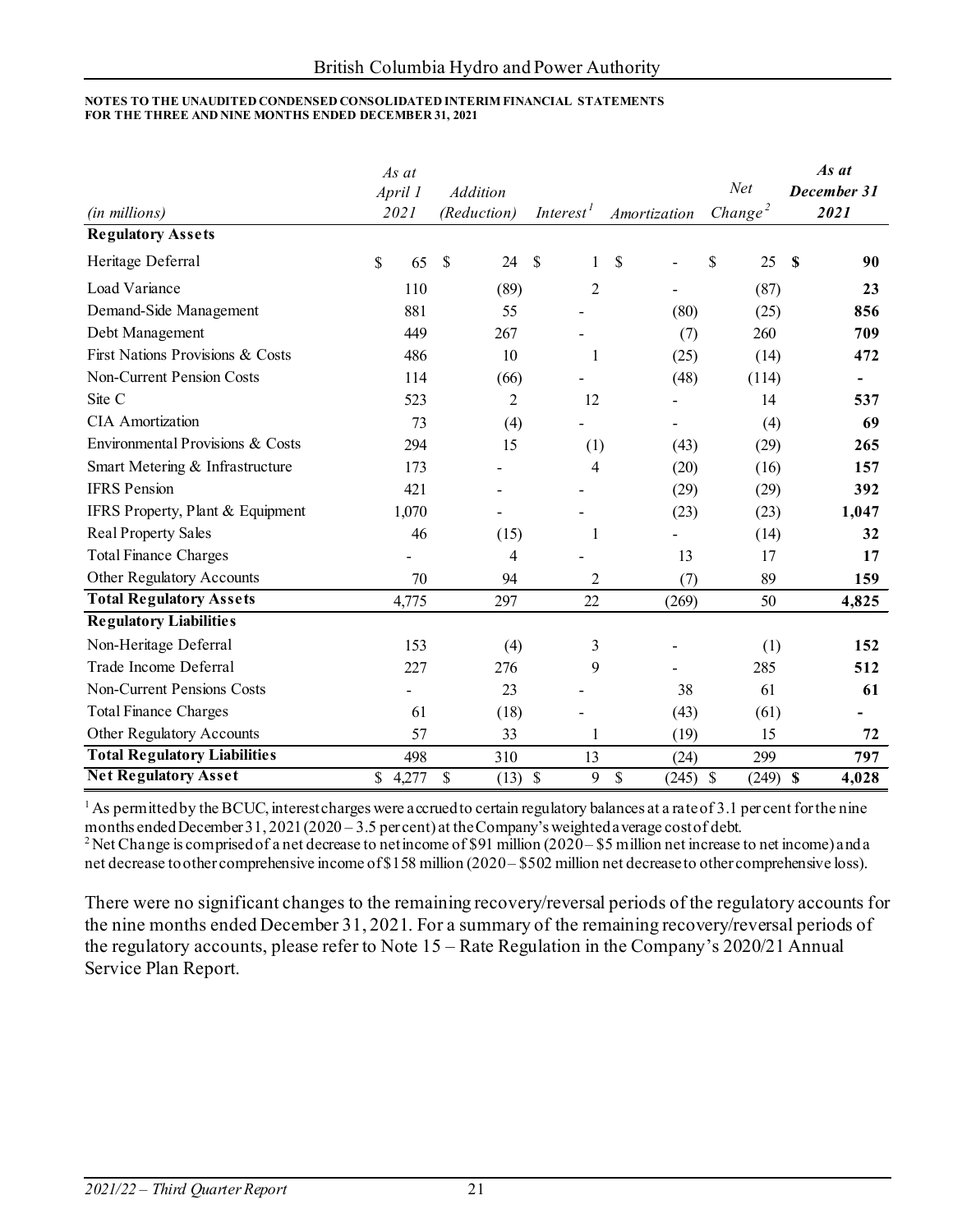#### **Note 10: Other Non-Current Assets**

|                                     | As at<br>December 31 |      |    |      |  |
|-------------------------------------|----------------------|------|----|------|--|
| (in millions)                       |                      | 2021 |    | 2021 |  |
| Non-current receivables             | \$                   | 124  | -S | 138  |  |
| Sinking funds                       |                      | 211  |    | 203  |  |
| Non-current Site C prepaid expenses |                      | 204  |    | 253  |  |
| Other                               |                      | 11   |    |      |  |
|                                     | \$                   | 550  |    | 605  |  |

Included in the non-current receivables balance are \$114 million of receivables (March 31, 2021 - \$122 million) attributable to other contributions receivable from a vendor to aid in the construction of a transmission system.

## **Note 11: Long-Term Debt and Debt Management**

The Company's debt comprises bonds and revolving borrowings obtained under an agreement with the Province.

The Company has a commercial paper borrowing program with the Province which is limited to \$5.50 billion – this includes a \$1.00 billion increase to the limit during the three month period ended December 31, 2021. At December 31, 2021, the outstanding amount under the borrowing program was \$3.28 billion (March 31, 2021 - \$2.80 billion) and it is included in revolving borrowings.

For the three months ended December 31, 2021, the Company did not issue any bonds (2020 - \$nil). For the nine months ended December 31, 2021, the Company issued bonds for net proceeds of \$1.57 billion (2020 - \$2.50 billion) and a par value of \$1.58 billion (2020 - \$2.20 billion), a weighted average effective interest rate of 2.4 per cent (2020 - 1.6 per cent) and a weighted average term to maturity of 21.6 years (2020 - 18.1 years).

For the three months ended December 31, 2021, there were no bond maturities (2020 – \$500 million). For the nine months ended December 31, 2021, the Company redeemed bonds with a par value of \$526 million (2020 - \$1.10 billion).

# **Note 12: Capital Management**

Orders in Council from the Province establish the basis for determining the Company's equity for regulatory purposes, as well as the annual payment to the Province (see below). Capital requirements are consequently managed through the retention of equity subsequent to the payment to the Province. For this purpose, the applicable Order in Council defines debt as revolving borrowings and interest-bearing borrowings less investments held in sinking funds and cash and cash equivalents. Equity comprises retained earnings, accumulated other comprehensive loss, and contributed surplus. The Company monitors its capital structure on the basis of its debt to equity ratio.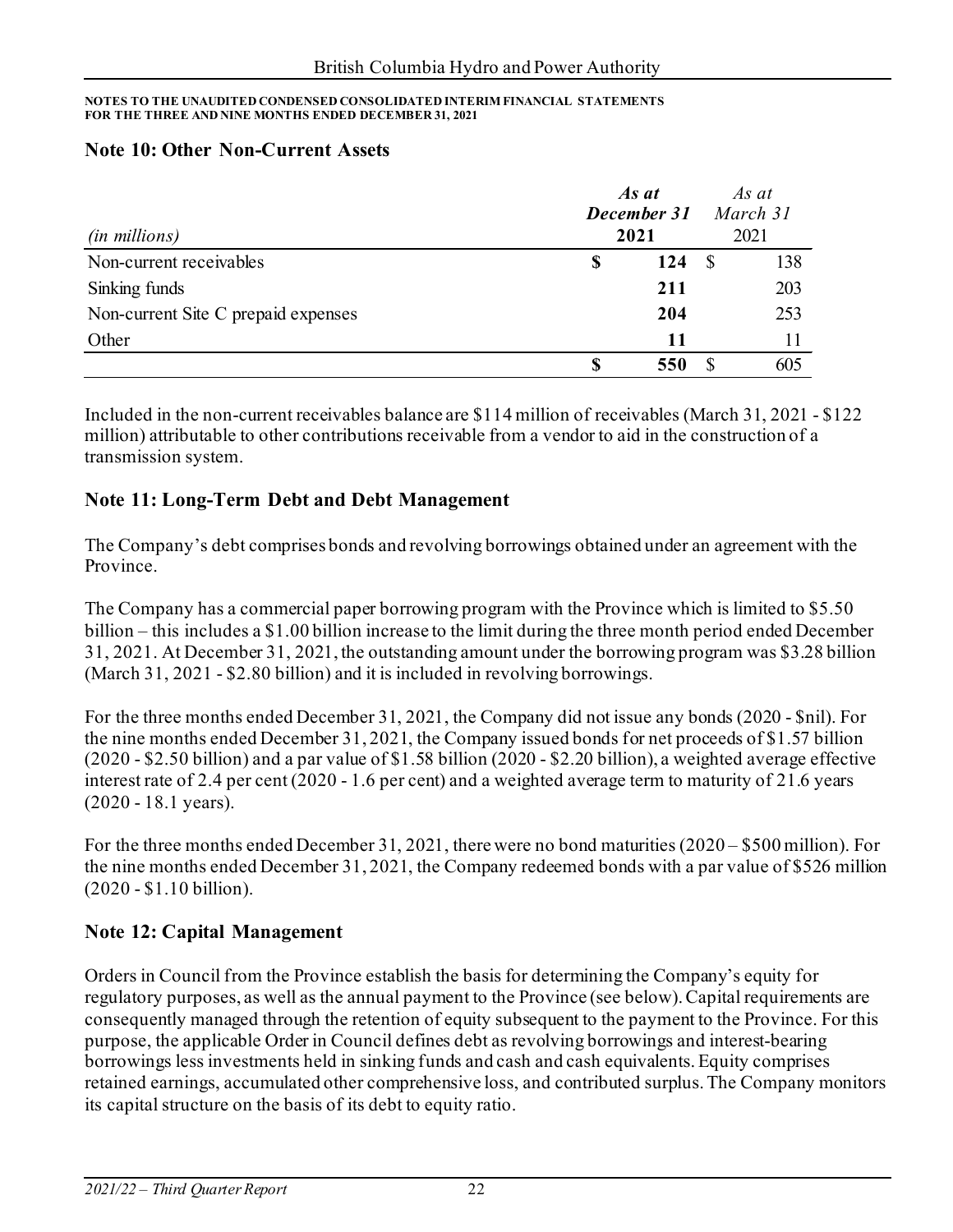During the nine months ended December 31, 2021, there were no changes in the approach to capital management.

The debt to equity ratio at December 31, 2021, and March 31, 2021 was as follows:

|                                      |             | As at  |          |        |  |  |
|--------------------------------------|-------------|--------|----------|--------|--|--|
|                                      | December 31 |        | March 31 |        |  |  |
| <i>(in millions)</i>                 |             | 2021   | 2021     |        |  |  |
| Total debt, net of sinking funds     | \$          | 26,265 | \$       | 24,777 |  |  |
| Less: Cash and cash equivalents      |             | (147)  |          | (37)   |  |  |
| <b>Net Debt</b>                      | \$          | 26,118 | \$       | 24,740 |  |  |
|                                      |             |        |          |        |  |  |
| Retained earnings                    | \$          | 6,632  | \$       | 6,326  |  |  |
| Contributed surplus                  |             | 60     |          | 60     |  |  |
| Accumulated other comprehensive loss |             | (14)   |          | (19)   |  |  |
| <b>Total Equity</b>                  | S           | 6,678  | \$       | 6,367  |  |  |
| <b>Net Debt to Equity Ratio</b>      |             | 80:20  |          | 80:20  |  |  |

#### *Dividend Payment to the Province*

In accordance with Order in Council No. 095/2014 from the Province, for the year ended March 31, 2018 and subsequent years, the payment to the Province was reduced by \$100 million per year based on the payment in the immediate preceding fiscal year until it reached zero and will remain at zero until BC Hydro achieves a 60:40 debt to equity ratio.

As a result, there was no payment to the Province for the year ended March 31, 2021 and no payment is expected for the year ending March 31, 2022.

### **Note 13: Post-Employment Benefits**

The expense recognized for the Company's defined benefit plans prior to any capitalization of employment costs attributable to property, plant and equipment and intangible asset additions for the three and nine months ended December 31, 2021 was \$51 million and \$152 million, respectively (2020 - \$47 million and \$140 million, respectively).

Company contributions to the registered defined benefit pension plans for the three and nine months ended December 31, 2021 were \$13 million and \$39 million, respectively (2020 - \$12 million and \$37 million, respectively).

The plan remeasurements used a discount rate of 3.30 per cent as at December 31, 2021 (December 31,  $2020 - 2.67$  per cent) and a rate of return on plan assets of 10.07 per cent as at December 31, 2021 (December 31, 2020 - 17.35 per cent).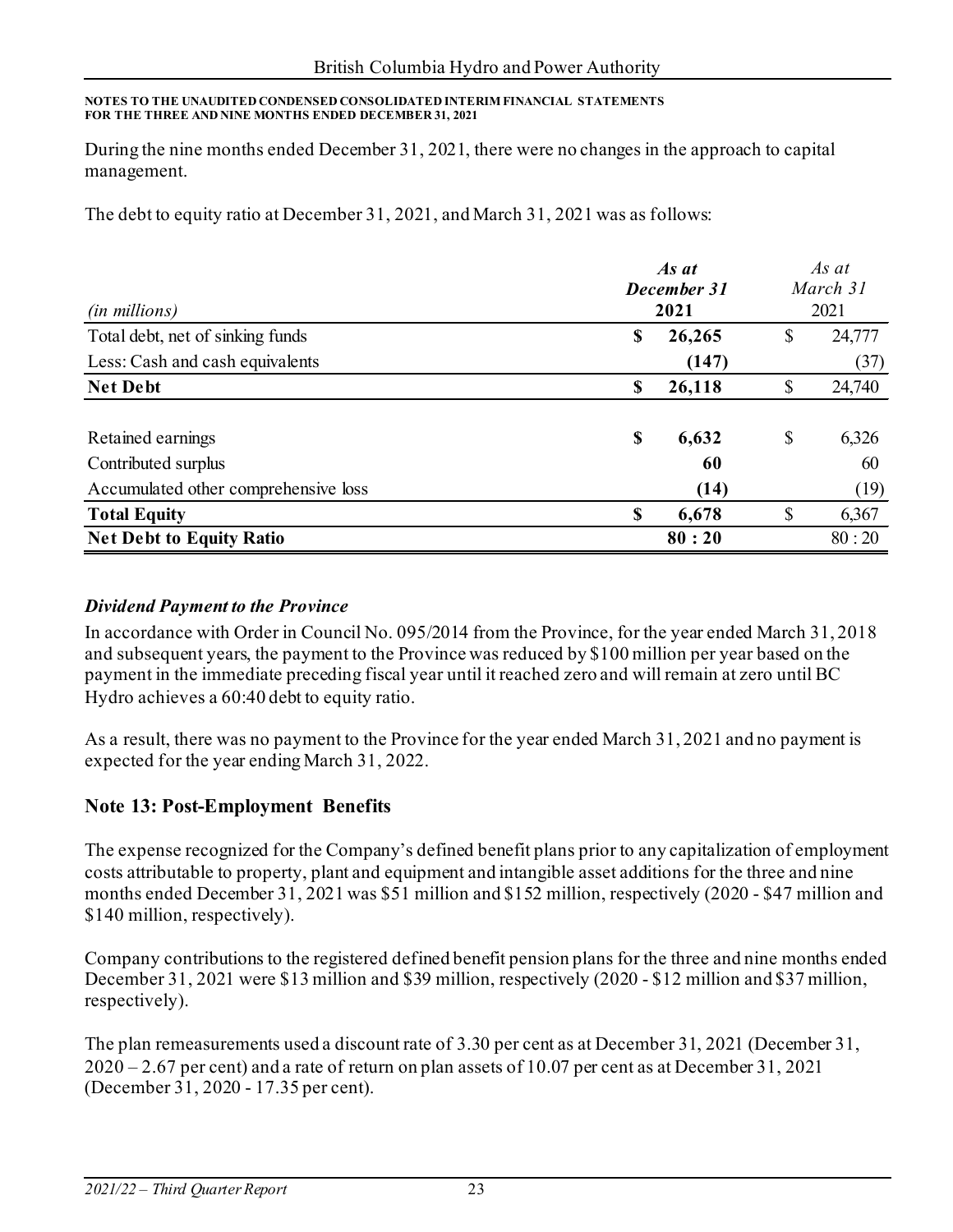#### **Note 14: Financial Instruments**

#### *Categories of Financial Instruments*

The following table provides a comparison of carrying values and fair values for non-derivative financial instruments as at December 31, 2021, and March 31, 2021:

|                                                            | <b>December 31, 2021</b> |  |           | March 31, 2021 |       |           |
|------------------------------------------------------------|--------------------------|--|-----------|----------------|-------|-----------|
|                                                            | Carrying                 |  | Fair      | Carrying       | Fair  |           |
| (in millions)                                              | Value                    |  | Value     | Value          | Value |           |
| <b>Fair Value Through Profit or Loss (FVTPL):</b>          |                          |  |           |                |       |           |
| Cash equivalents - short-term investments                  | \$<br>94 S               |  | 94        | \$<br>34       | -S    | 34        |
| <b>Amortized Cost:</b>                                     |                          |  |           |                |       |           |
| Cash                                                       | 53                       |  | 53        | 3              |       | 3         |
| Restricted cash                                            | 87                       |  | 87        | 6              |       | 6         |
| Accounts receivable and accrued revenue                    | 862                      |  | 862       | 827            |       | 827       |
| Non-current receivables                                    | 124                      |  | 138       | 138            |       | 153       |
| Sinking funds                                              | 211                      |  | 233       | 203            |       | 233       |
| Accounts payable and accrued liabilities                   | (1,384)                  |  | (1, 384)  | (1,589)        |       | (1,589)   |
| Revolving borrowings                                       | (3,279)                  |  | (3,279)   | (2,803)        |       | (2,803)   |
| Long-term debt (including current portion due in one year) | (23, 197)                |  | (26, 199) | (22, 177)      |       | (24, 548) |
| First Nations liabilities (non-current portion)            | (400)                    |  | (1, 124)  | (404)          |       | (741)     |
| Lease liabilities (non-current portion)                    | (1,303)                  |  | (1,303)   | (1,352)        |       | (1,352)   |
| Other liabilities                                          | (420)                    |  | (426)     | (424)          |       | (436)     |

When the carrying value differs from fair value, the fair values of non-derivative financial instruments would be classified as Level 2 of the fair value hierarchy. The carrying value of cash equivalents, restricted cash, accounts receivable and accrued revenue, accounts payable and accrued liabilities, and revolving borrowings approximates fair value due to the short duration of these financial instruments.

### *Hedges*

The following foreign currency contracts under hedge accounting were in place at December 31, 2021 in a net asset position of \$nil (March 31, 2021 – net asset \$16 million). Such contracts are used to hedge the principal on US\$ denominated long-term debt and the principal and coupon payments on Euro $\epsilon$ denominated long-term debt for which hedge accounting has been applied. The hedging instruments are effective in offsetting changes in the cash flows of the hedged item attributed to the hedged risk. The main source of hedge ineffectiveness in these hedges is credit risk.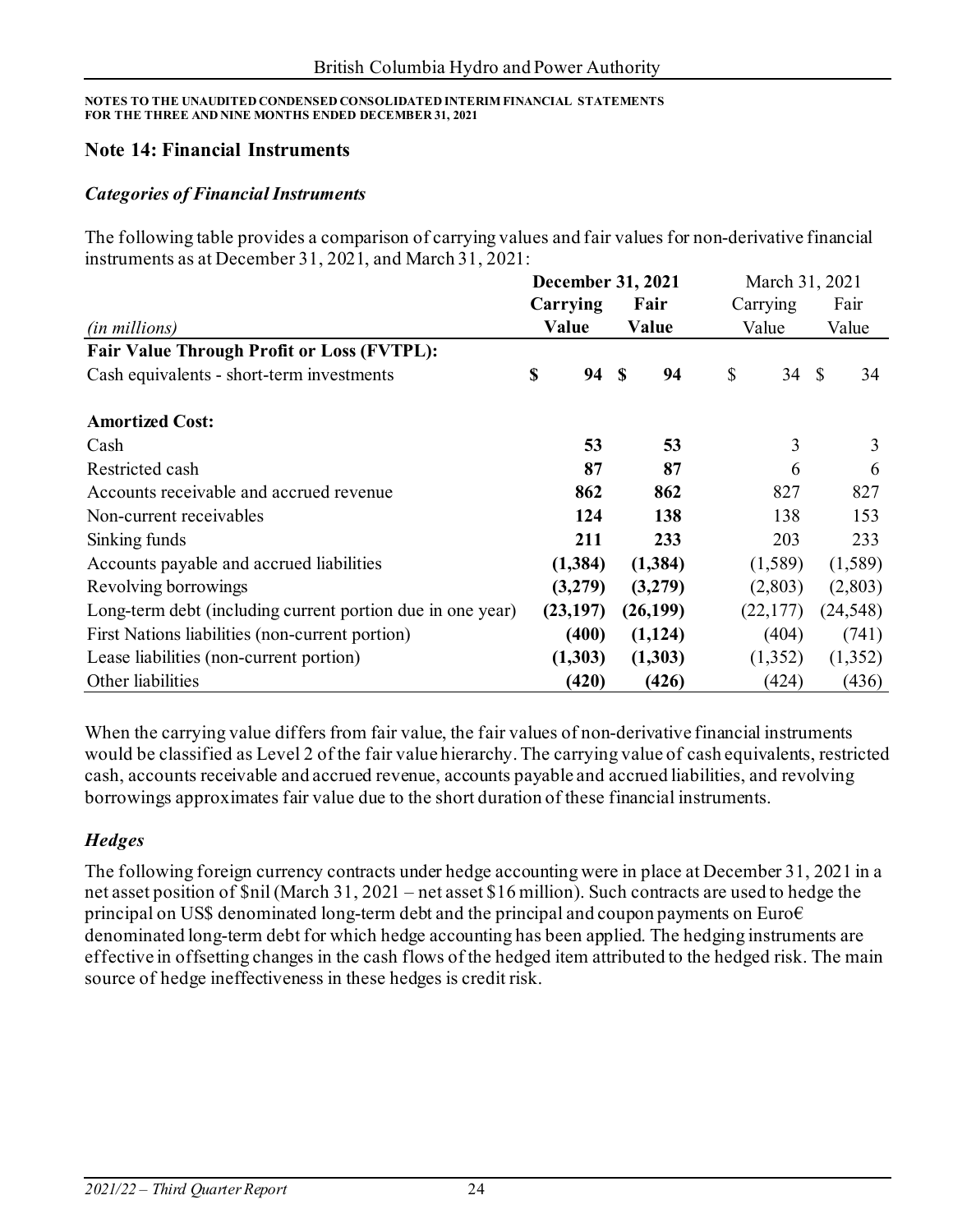| (\$ amounts in millions)                                  | December 31,<br>2021 | March 31,<br>2021 |
|-----------------------------------------------------------|----------------------|-------------------|
| <b>Cross-Currency Hedging Swaps</b>                       |                      |                   |
| EURO $\epsilon$ to CAD\$ - notional amount <sup>1</sup>   | €<br>402             | €<br>402          |
| EURO $\epsilon$ to CAD\$ - weighted average contract rate | 1.47                 | 1.47              |
| Weighted remaining term                                   | 6 years              | 7 years           |
| <b>Foreign Currency Hedging Forwards</b>                  |                      |                   |
| US\$ to CAD\$ - notional amount <sup>1</sup>              | US\$<br>573          | US\$<br>573       |
| US\$ to CAD\$ - weighted average contract rate            | 1.25                 | 1.25              |
| Weighted remaining term                                   | 8 years              | 9 years           |

<sup>1</sup>Notional amount for a derivative instrument is defined as the contractual amount on which payments are calculated.

The fair value of derivative instruments designated and not designated as hedges, was as follows:

|                                                                                                            | December 31,      |       | March 31,<br>2021 |       |  |
|------------------------------------------------------------------------------------------------------------|-------------------|-------|-------------------|-------|--|
|                                                                                                            | 2021              |       |                   |       |  |
| (in millions)                                                                                              | <b>Fair Value</b> |       | Fair Value        |       |  |
| <b>Designated Derivative Instruments Used to Hedge Risk</b><br><b>Associated with Long-term Debt:</b>      |                   |       |                   |       |  |
| Foreign currency contract assets (cash flow hedges for US\$ denominated<br>long-term debt)                 | $\mathbf S$       | 20    | \$                | 16    |  |
| Foreign currency contract liabilities (cash flow hedges for US\$<br>denominated long-term debt)            |                   | (4)   |                   | (6)   |  |
| Foreign currency contract assets (cash flow hedges for EURO $\epsilon$<br>denominated long-term debt)      |                   |       |                   | 11    |  |
| Foreign currency contract liabilities (cash flow hedges for EURO $\epsilon$<br>denominated long-term debt) |                   | (16)  |                   | (5)   |  |
|                                                                                                            |                   |       |                   | 16    |  |
| <b>Non-Designated Derivative Instruments:</b>                                                              |                   |       |                   |       |  |
| Interest rate contract assets                                                                              |                   | 4     |                   |       |  |
| Interest rate contract liabilities                                                                         |                   | (245) |                   | (125) |  |
| Foreign currency contract assets (liabilities)                                                             |                   | 19    |                   | (36)  |  |
| Commodity derivative assets                                                                                |                   | 185   |                   | 88    |  |
| Commodity derivative liabilities                                                                           |                   | (194) |                   | (139) |  |
|                                                                                                            |                   | (231) |                   | (212) |  |
| Net liability                                                                                              | \$                | (231) | \$                | (196) |  |

The carrying value of derivative instruments designated and not designated as hedges was the same as the fair value.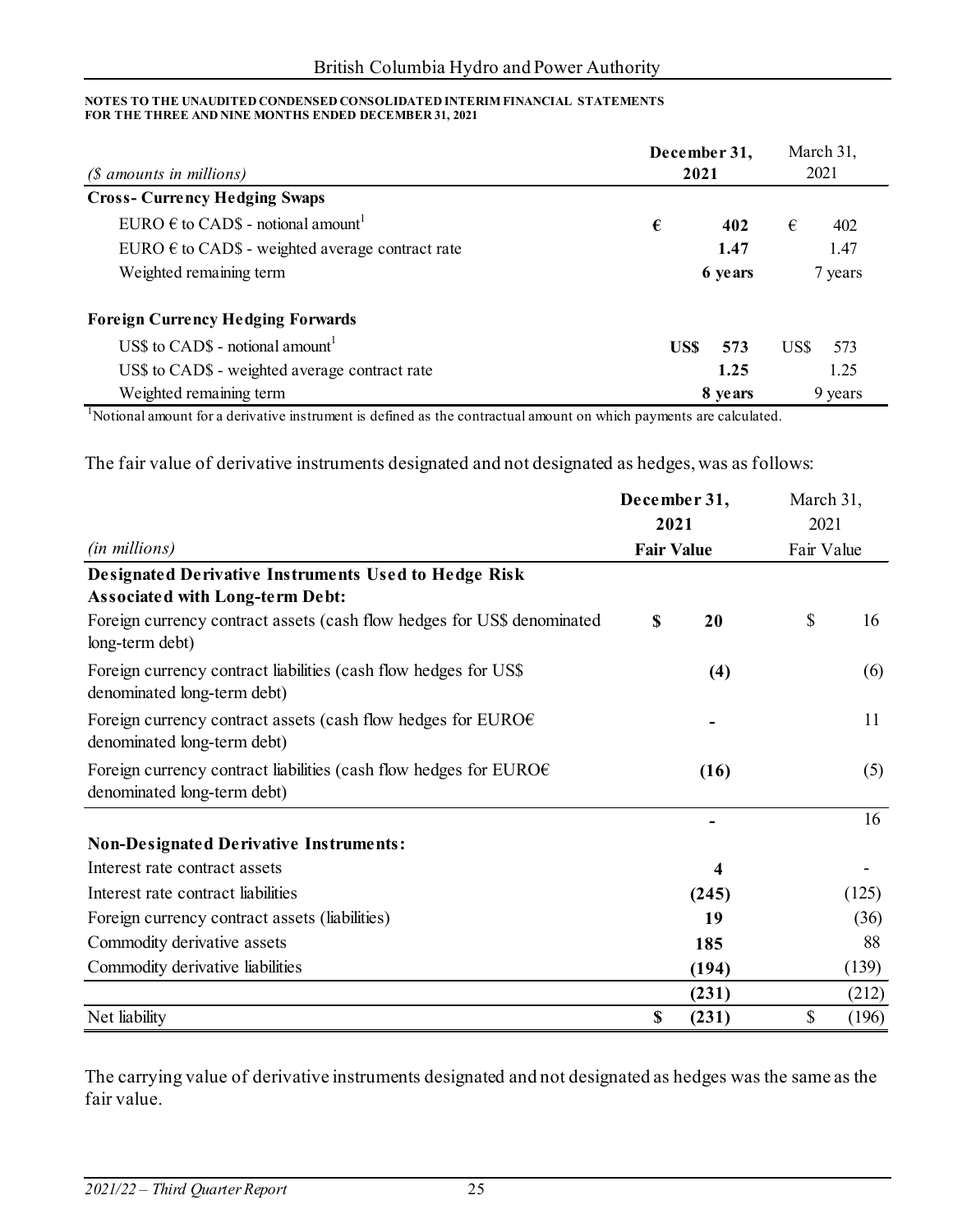|                                                                | December 31, | March 31, |  |       |  |  |
|----------------------------------------------------------------|--------------|-----------|--|-------|--|--|
| <i>(in millions)</i>                                           | 2021         |           |  | 2021  |  |  |
| Current portion of derivative financial instrument assets      |              | 155       |  | 87    |  |  |
| Current portion of derivative financial instrument liabilities |              | (259)     |  | (235) |  |  |
| Derivative financial instrument assets, non-current            |              | 79        |  | 30    |  |  |
| Derivative financial instrument liabilities, non-current       |              | (206)     |  | (78)  |  |  |
| Net liability                                                  |              | (231)     |  | (196) |  |  |

The derivatives are represented on the statement of financial position as follows:

Designated cash flow hedges for the three and nine months ended December 31, 2021 had losses of \$18 million and \$16 million, respectively (2020 – losses of \$31 million and \$55 million, respectively). The effective portion was recognized in other comprehensive income and the ineffective portion was recognized in finance charges. For the three and nine months ended December 31, 2021, \$14 million and \$9 million, respectively (2020 - \$36 million and \$75 million, respectively) was reclassified from other comprehensive income and reported in net income, offsetting net foreign exchange gains, respectively (2020 - gains) recorded in the period.

For outstanding interest rate contracts not designated as hedges with an aggregate notional principal of \$3.73 billion (March 31, 2021 – \$3.23 billion), used to economically hedge the interest rates on future debt issuances, there was a \$169 million decrease and a \$190 million decrease, respectively (2020 - \$106 million increase and \$90 million increase, respectively) in the fair value of these contracts for the three and nine months ended December 31, 2021. For interest rate contracts associated with debt issued, there was a \$nil and \$77 million decrease, respectively (2020 - \$nil and \$55 million decrease, respectively) in the fair value of contracts that settled during the three and nine months ended December 31, 2021. The net decrease for the nine months ended December 31, 2021 of \$267 million (2020 - \$35 million increase) in the fair value of these interest rate contracts was transferred to the Debt Management Regulatory Account which had a net asset balance of \$709 million as at December 31, 2021.

Foreign currency contracts for cash management purposes not designated as hedges, for the three and nine months ended December 31, 2021, had a gain of \$nil and \$2 million, respectively (2020 – loss of \$1 million and \$2 million, respectively) recognized in finance charges. Foreign currency contracts associated with US\$ revolving borrowings not designated as hedges, for the three and nine months ended December 31, 2021, had losses of \$6 million and gains \$24 million, respectively (2020 – losses of \$79 million and \$149 million, respectively) recognized in finance charges. These economic hedges offset \$7 million of foreign exchange revaluation gains and \$23 million of foreign exchange revaluation losses, respectively (2020 – \$80 million and \$151 million of foreign exchange revaluation gains, respectively) recorded in finance charges with respect to US\$ revolving borrowings for the three and nine months ended December 31, 2021.

For commodity derivatives not designated as hedges, net gains of \$214 million and \$547 million, respectively (2020 – net gains of \$178 million and \$412 million, respectively) was recorded in trade revenue for the three and nine months ended December 31, 2021.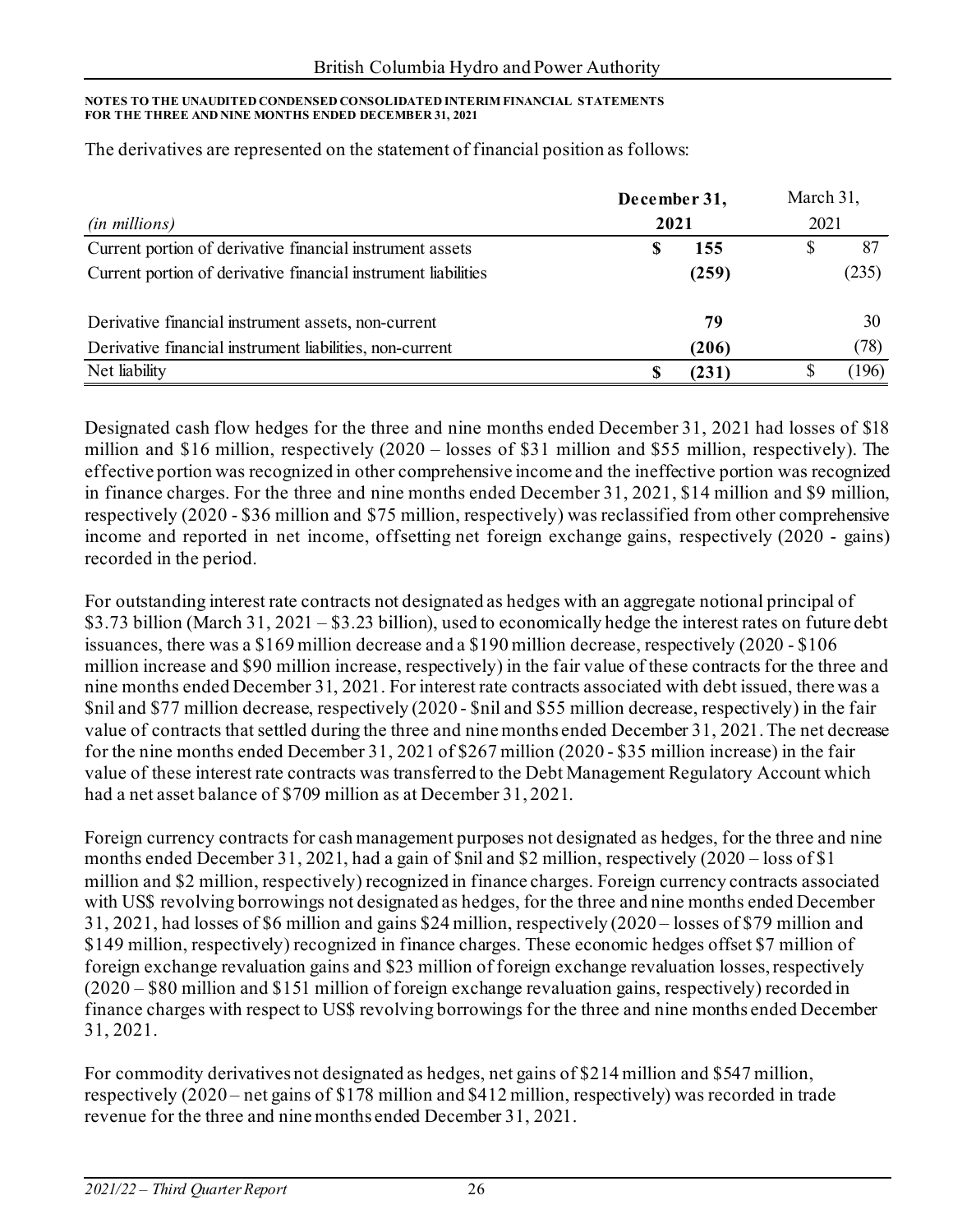#### *Inception Gains and Losses*

Changes in deferred inception gains and losses are as follows:

|                                                      | For the three months |  | For the nine months |                   |  |      |
|------------------------------------------------------|----------------------|--|---------------------|-------------------|--|------|
|                                                      | ended December 31    |  |                     | ended December 31 |  |      |
| (in millions)                                        | 2021                 |  | 2020                | 2021              |  | 2020 |
| Deferred inception gains, beginning of the period    |                      |  | 5S                  | 40                |  |      |
| New transactions                                     | (4)                  |  | 34                  | 20                |  | 43   |
| Amortization                                         | (12)                 |  | (4)                 | (69)              |  | (15) |
| Foreign currency translation loss                    |                      |  |                     |                   |  | (1)  |
| Deferred inception gains (losses), end of the period | (9)                  |  | 34                  | (9)               |  | 34   |

In some instances, a difference may arise between the fair value of a financial instrument at initial recognition, as defined by its transaction price, and the fair value calculated by a valuation technique or model (inception gain or loss). In addition, the Company's inception gain or loss on a contract may arise as a result of embedded derivatives which are recorded at fair value, with the remainder of the contract recorded on an accrual basis. In these circumstances, the unrealized inception gain or loss is not recognized in income immediately, but is deferred and amortized into income over the full term of the underlying financial instrument.

#### **Credit Risk**

As a result of the COVID-19 pandemic and material disruptions to businesses and the economy, the Company is exposed to credit risk due to customers not being able to pay their electricity bills when due.

#### *Domestic Electricity Receivables*

A customer application and a credit check are required prior to initiation of services. For customers with no BC Hydro credit history, the Company ensures accounts are secured either by a credit bureau check, a cash security deposit, or a credit reference letter.

The value of the current domestic and trade accounts receivable, by age and the related provision for doubtful accounts are presented in the following table:

#### *Current Domestic and Trade Accounts Receivable Net of Allowance for Doubtful Accounts*

|                                       |   | December 31, |    |      |
|---------------------------------------|---|--------------|----|------|
| ( <i>in millions</i> )                |   | 2021         |    | 2021 |
| Current                               | S | 368          | \$ | 440  |
| Past due (30-59 days)                 |   | 24           |    | 22   |
| Past due (60-89 days)                 |   | 5            |    | 6    |
| Past due (More than 90 days)          |   | 5            |    |      |
|                                       |   | 402          |    | 475  |
| Less: Allowance for doubtful accounts |   | (6)          |    | (6)  |
|                                       | S | 396          |    | 469  |

At the end of each period, a review of the provision for doubtful accounts is performed. It is an assessment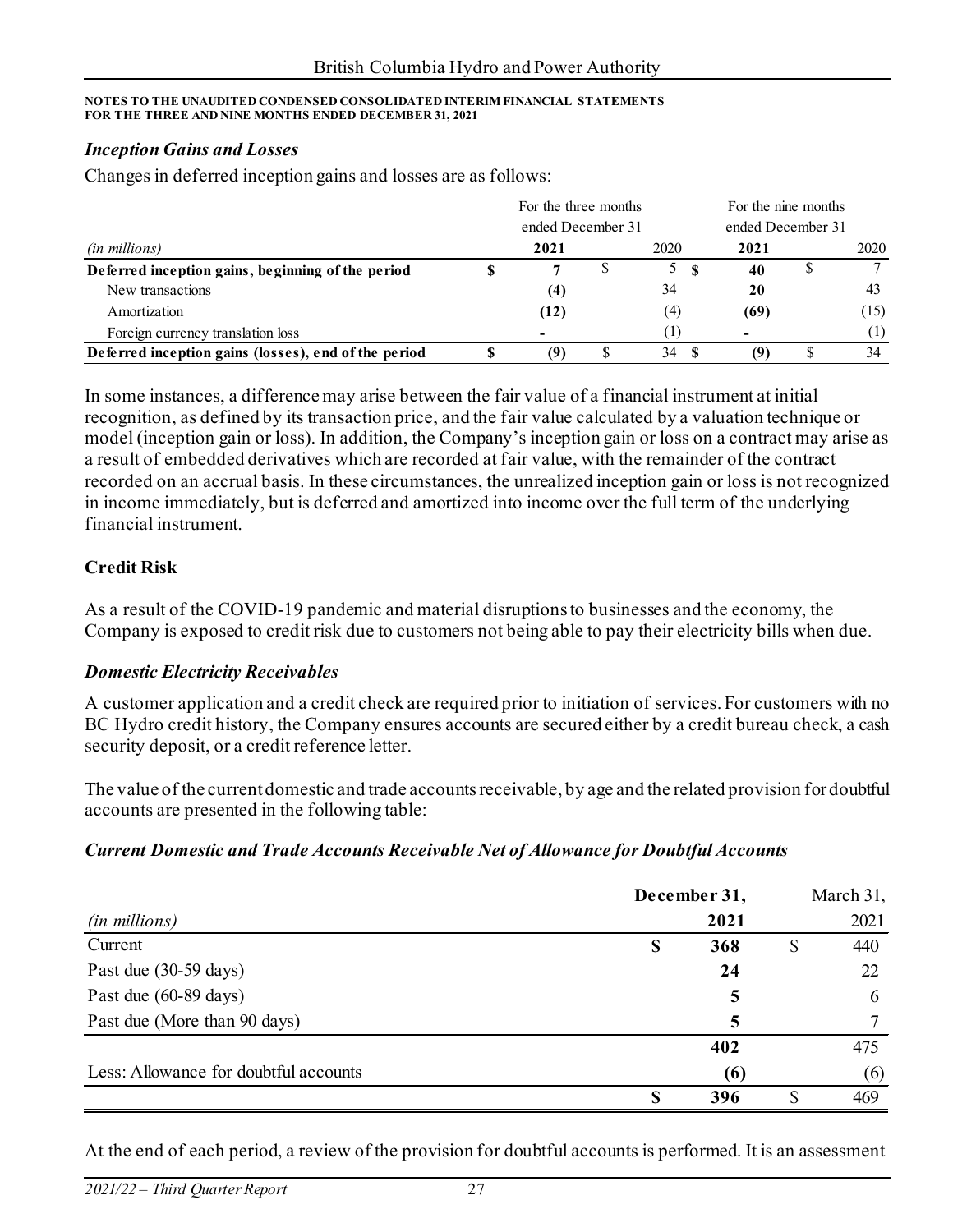of the expected lifetime credit losses of accounts receivable at the statement of financial position date. The assessment is made by reference to age, status and risk of each receivable, current economic conditions including consideration of the impacts of COVID-19, and historical information. At December 31, 2021 there was uncertainty and judgment regarding the impact of COVID-19 on credit risk and expected lifetime credit losses.

## *Fair Value Hierarchy*

The following provides an analysis of financial instruments that are measured subsequent to initial recognition at fair value, grouped based on the lowest level of input that is significant to that fair value measurement.

The inputs used in determining fair value are characterized by using a hierarchy that prioritizes inputs based on the degree to which they are observable. The three levels of the fair value hierarchy are as follows:

- Level 1 values are quoted prices (unadjusted) in active markets for identical assets and liabilities.
- Level 2 inputs are those other than quoted prices included within Level 1 that are observable for the asset or liability, either directly or indirectly, as of the reporting date.

The Company determines Level 2 fair values for debt securities and derivatives using discounted cash flow techniques, which use contractual cash flows and market-related discount rates.

Level 2 fair values for commodity derivatives are determined using inputs other than unadjusted quoted prices that are observable for the asset or liability, either directly (i.e., as prices) or indirectly (i.e., derived from prices). Level 2 includes bilateral and over-the-counter contracts valued using interpolation from observable forward curves or broker quotes from active markets for similar instruments and other publicly available data, and options valued using industry-standard and accepted models incorporating only observable data inputs.

• Level 3 - inputs are those that are not based on observable market data. Level 3 fair values for commodity derivatives are determined using inputs that are based on significant unobservable inputs.

Level 3 includes instruments valued using observable prices adjusted for unobservable basis differentials such as delivery location and product quality, instruments which are valued by extrapolation of observable market information into periods for which observable market information is not yet available, and instruments valued using internally developed or non-standard valuation models.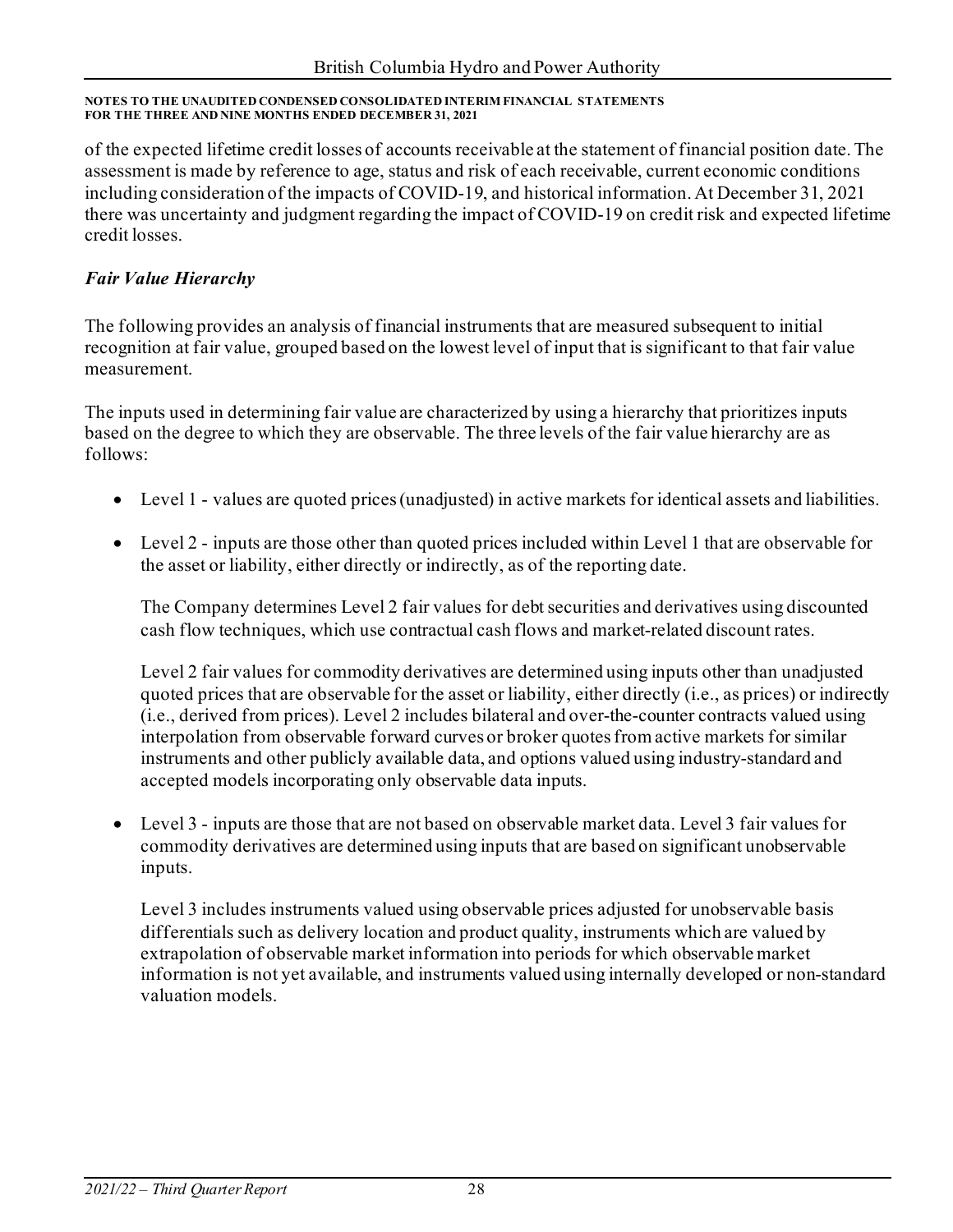The following tables present the financial instruments measured at fair value for each hierarchy level as at December 31, 2021 and March 31, 2021:

| As at December 31, 2021 (in millions)              |              | Level 1 |                           | Level 2                      |               | Level 3 |               | Total |
|----------------------------------------------------|--------------|---------|---------------------------|------------------------------|---------------|---------|---------------|-------|
| Total financial assets carried at fair value:      |              |         |                           |                              |               |         |               |       |
| Short-term investments                             | \$           | 94      | \$                        | $\qquad \qquad \blacksquare$ | \$            |         | \$            | 94    |
| Derivatives designated as hedges                   |              |         |                           | 20                           |               |         |               | 20    |
| Derivatives not designated as hedges               |              | 110     |                           | 61                           |               | 43      |               | 214   |
|                                                    | $\mathbb{S}$ | 204     | $\mathcal{S}$             | 81                           | $\mathcal{S}$ | 43      | $\mathcal{S}$ | 328   |
|                                                    |              |         |                           |                              |               |         |               |       |
| As at December 31, 2021 <i>(in millions)</i>       |              | Level 1 |                           | Level 2                      |               | Level 3 |               | Total |
| Total financial liabilities carried at fair value: |              |         |                           |                              |               |         |               |       |
| Derivatives designated as hedges                   | \$           |         | \$                        | $(20)$ \$                    |               |         | \$            | (20)  |
| Derivatives not designated as hedges               |              | (113)   |                           | (299)                        |               | (33)    |               | (445) |
|                                                    | $\mathbb{S}$ | (113)   | $\boldsymbol{\mathsf{S}}$ | $(319)$ \$                   |               | (33)    | $\mathbb{S}$  | (465) |
| As at March 31, 2021 (in millions)                 |              | Level 1 |                           | Level 2                      |               | Level 3 |               | Total |
| Total financial assets carried at fair value:      |              |         |                           |                              |               |         |               |       |
| Short-term investments                             | \$           | 34      | $\mathcal{S}$             |                              | \$            |         | \$            | 34    |
| Derivatives designated as hedges                   |              |         |                           | 27                           |               |         |               | 27    |
| Derivatives not designated as hedges               |              | 59      |                           | 10                           |               | 21      |               | 90    |
|                                                    | \$           | 93      | $\mathbb{S}$              | 37                           | $\mathcal{S}$ | 21      | $\mathbf S$   | 151   |
| As at March 31, 2021(in millions)                  |              | Level 1 |                           | Level 2                      |               | Level 3 |               | Total |
| Total financial liabilities carried at fair value: |              |         |                           |                              |               |         |               |       |
| Derivatives designated as hedges                   | \$           |         | \$                        | $(11)$ \$                    |               |         | \$            | (11)  |
| Derivatives not designated as hedges               |              | (39)    |                           | (173)                        |               | (90)    |               | (302) |
|                                                    | \$           | (39)    | $\mathcal{S}$             | (184)                        | $\mathcal{S}$ | (90)    | $\mathcal{S}$ | (313) |

The Company's policy is to recognize level transfers at the end of each period during which the change occurred. During the period, commodity derivatives with a carrying amount of \$2 million were transferred from Level 2 to Level 1  $(2020 - Snil)$ .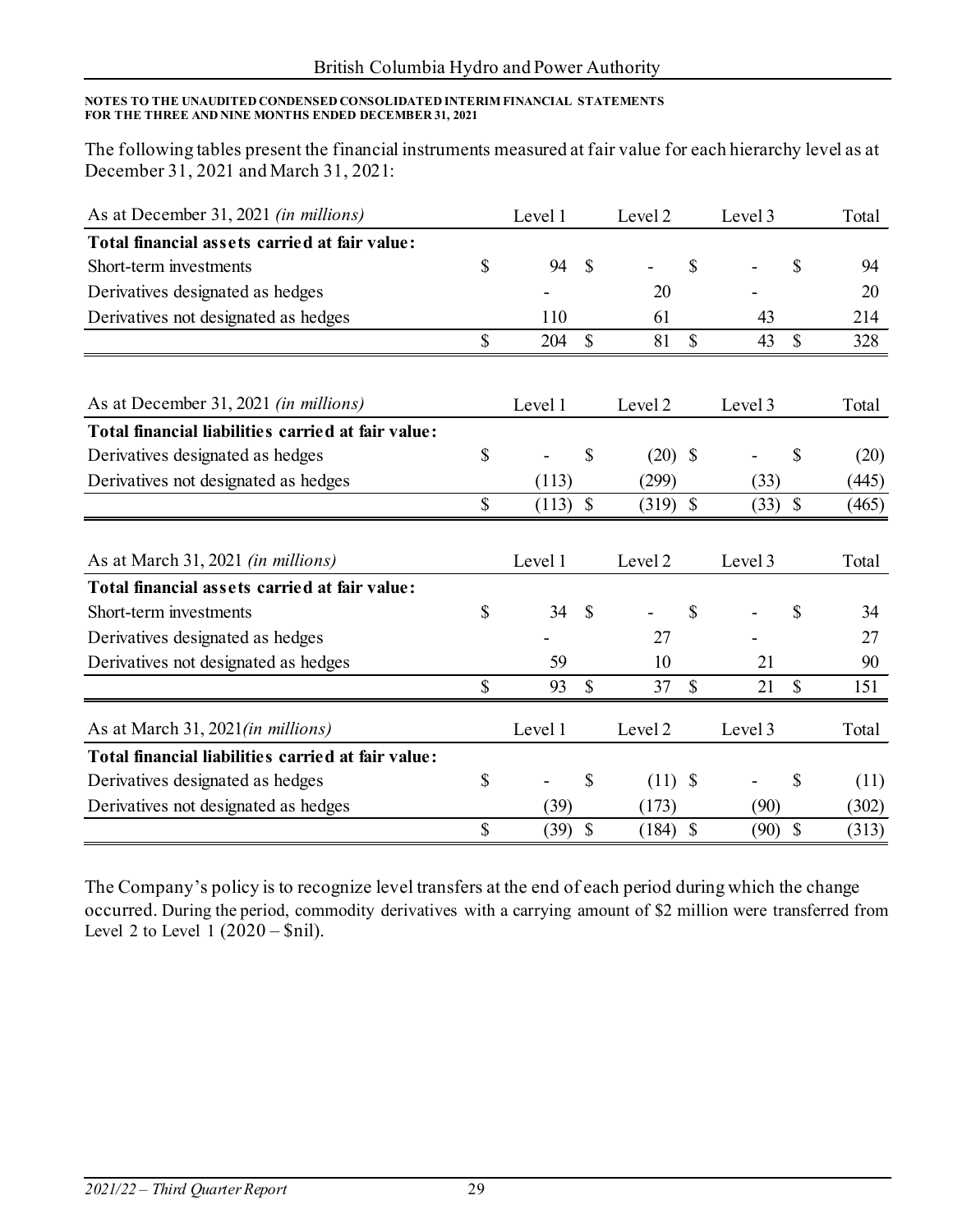The following table reconciles the changes in the balance of financial instruments carried at fair value on the statement of financial position, classified as Level 3, for the nine months ended December 31, 2021 and 2020:

| (in millions)                          |               |      |
|----------------------------------------|---------------|------|
| Balance as at April 1, 2021            | $\mathbf S$   | (69) |
| Net gains recognized                   |               | 106  |
| New transactions                       |               | (4)  |
| Existing transactions settled          |               | (23) |
| <b>Balance as at December 31, 2021</b> | S             | 10   |
| (in millions)                          |               |      |
| Balance as at April 1, 2020            | <sup>\$</sup> | (12) |
| Net gains recognized                   |               | 25   |
| New transactions                       |               | (15) |
| Existing transactions settled          |               | 4    |
| <b>Balance as at December 31, 2020</b> | \$.           |      |

There were no transfers between Level 3 and 2 during the period (2020 – no transfers).

During the three and nine months ended December 31, 2021, unrealized gains of \$18 million and \$70 million, respectively (2020 - \$18 million and \$33 million unrealized gains, respectively) were recognized on Level 3 derivative commodity instruments still on hand. These gains were recognized in trade revenues.

Methodologies and procedures regarding commodity trading Level 3 fair value measurements are determined by the Company's risk management group. Level 3 fair values are calculated within the Company's risk management policies for trading activities based on underlying contractual data as well as observable and non-observable inputs. To ensure reasonability, Level 3 fair value measurements are reviewed and validated by risk management and finance departments on a regular basis.

The key unobservable inputs in the valuation of certain Level 3 financial instruments includes components of forward commodity prices and delivery or receipt volumes. A sensitivity analysis was prepared using the Company's assessment of a reasonably possible change in various components of forward prices and volumes of 10 percent. Forward commodity prices used in determining Level 3 base fair value at December 31, 2021 range between \$0.20-\$414 per MWh and a 10 percent increase/decrease in certain components of these prices would decrease/increase fair value by \$44 million. A 10 percent change in estimated volumes used in determining Level 3 fair value would increase/decrease fair value by \$7 million.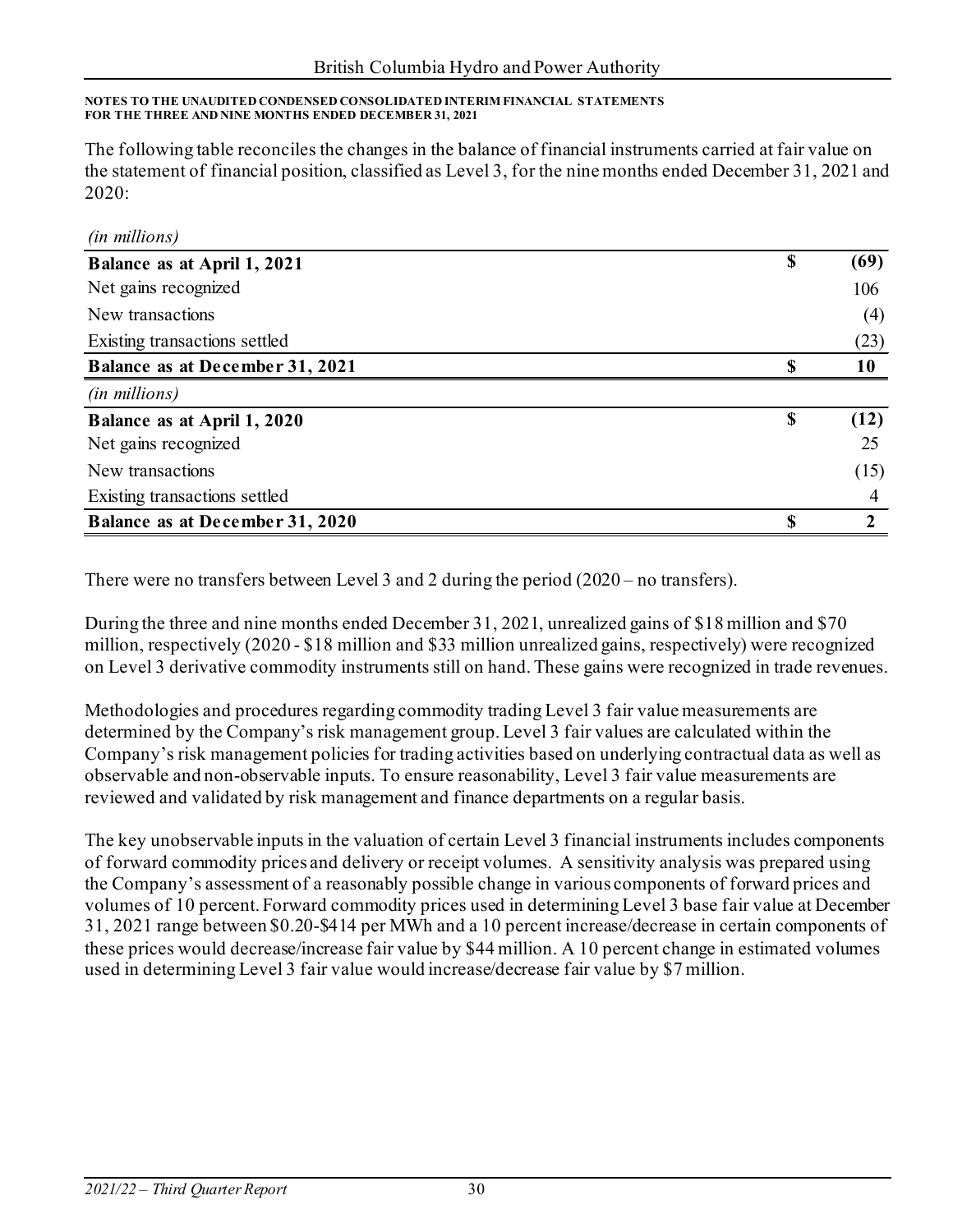### **Note 15: Other Non-Current Liabilities**

| (in millions)                                                               | As at<br>December 31<br>2021 |       | As at<br>March 31<br>2021 |       |
|-----------------------------------------------------------------------------|------------------------------|-------|---------------------------|-------|
| Provisions                                                                  |                              |       |                           |       |
| Environmental liabilities                                                   | \$                           | 307   | \$                        | 326   |
| Decommissioning obligations                                                 |                              | 87    |                           | 87    |
| Other                                                                       |                              | 58    |                           | 63    |
|                                                                             |                              | 452   |                           | 476   |
| <b>First Nations liabilities</b>                                            |                              | 414   |                           | 418   |
| Other contributions                                                         |                              | 227   |                           | 230   |
| Other liabilities                                                           |                              | 420   |                           | 424   |
|                                                                             |                              | 1,513 |                           | 1,548 |
| Less: Current portion, included in accounts payable and accrued liabilities |                              | (141) |                           | (146) |
|                                                                             | S                            | 1,372 | \$                        | 1,402 |

## **Note 16: Supplemental Disclosure of Cash Flow Information**

Change in Working Capital and Other Assets and Liabilities:

|                                            |    | For the nine months<br>ended December 31 |                |  |  |  |  |
|--------------------------------------------|----|------------------------------------------|----------------|--|--|--|--|
|                                            |    |                                          |                |  |  |  |  |
| ( <i>in millions</i> )                     |    | 2021                                     | 2020           |  |  |  |  |
| <b>Restricted Cash</b>                     | \$ | $(82)$ \$                                | 6              |  |  |  |  |
| Accounts receivable and accrued revenue    |    | (21)                                     | 15             |  |  |  |  |
| Inventories                                |    | (81)                                     | (38)           |  |  |  |  |
| Prepaid expenses                           |    | 91                                       | 72             |  |  |  |  |
| Other non-current assets                   |    | 54                                       | $\overline{4}$ |  |  |  |  |
| Accounts payable and accrued liabilities   |    | (165)                                    | (368)          |  |  |  |  |
| Unearned revenues and contributions in aid |    | <b>120</b>                               | 135            |  |  |  |  |
| Post-employment benefits                   |    | (4)                                      | (3)            |  |  |  |  |
| Other non-current liabilities              |    | (22)                                     | 59             |  |  |  |  |
|                                            | \$ | (110)                                    | (118)          |  |  |  |  |

Non-Cash Investing Transactions:

|                                                                  | For the nine months |      |  |      |  |
|------------------------------------------------------------------|---------------------|------|--|------|--|
|                                                                  | ended December 31   |      |  |      |  |
| <i>(in millions)</i>                                             |                     | 2021 |  | 2020 |  |
| Contributions in kind received for property, plant and equipment |                     |      |  |      |  |